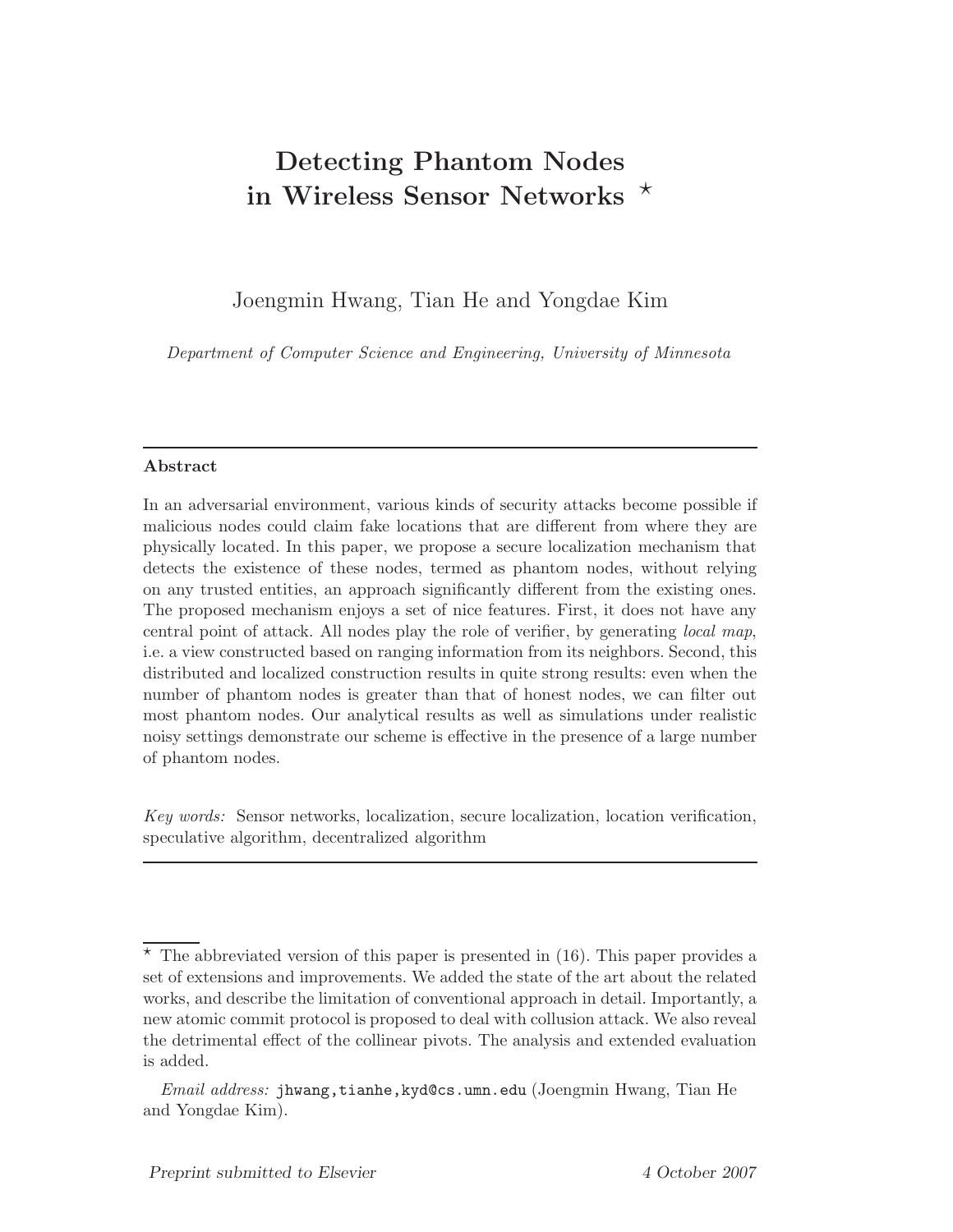#### 1 Introduction

With thousands of tiny devices, Wireless Sensor Networks (WSNs) can support ubiquitous surveillance with a very low profile, and they can be quickly deployed without infrastructure. These features make them attractive for a wide variety of applications such as environmental and habitat monitoring [\(36\)](#page-31-0), surveillance and tracking for military [\(13](#page-30-0)), emergency response and structural monitoring [\(40\)](#page-31-1). Networked sensors can monitor the behavior of animals in wildlife. It may be used to detect smoke in forest to indicate a fire. The passage of soldiers or tanks of enemy can be monitored. In such mission, the essential query accompanying the detection of events is, where are the detected animals, where is the fire, where is the enemy? To answer this question, a sensor node needs to know its location in deployment area. When we are interested in only a certain area, we can query only nodes in a certain geographic area. In addition, knowledge of node location can be used to support various location aware application. For example, it can be used for location-based routing [\(19](#page-30-1); [2](#page-29-0)) or geographic hash table [\(30](#page-31-2)). The wakeup schedule of sensor nodes can be more efficiently coordinated based on location of sensor nodes while providing enough sensing coverage  $(1, 9)$  $(1, 9)$ . The location of sensor node can be used to track the movement or behavior of targets [\(35](#page-31-3); [28](#page-30-3); [11\)](#page-30-4). For example, in hospital we can track the movement and interaction of patients, doctors, nurses.

These applications run correctly when the localization error is limited to a certain range [\(12\)](#page-30-5). However, if malicious nodes (attackers) distort the coordinate system severely by claiming fake locations, the performance of these applications could degrade significantly. To address these issues, various methods [\(8;](#page-30-6) [17](#page-30-7); [18](#page-30-8); [20](#page-30-9); [22](#page-30-10); [31](#page-31-4); [37;](#page-31-5) [38\)](#page-31-6) are proposed. They provide a set of nice mechanisms to detect and filter out compromised nodes and anchors. Most approaches depend on a few trusted entities (nodes or anchors), requiring at least the majority of these entities are not compromised. We argue that since the number of trusted entities in these approaches is relatively small, it would be relatively easy to break. Naturally, we raise the following question: Is it possible to design a pure decentralized secure localization scheme that can detect phantom nodes, without requiring any trust entities? The objective and intellectual contribution of this work lie in our answer to this challenging question.

#### 1.1 Protecting Faked Ranging and Location

To obtain correct location information in the presence of attackers, several approaches have been proposed. These approaches share some common features: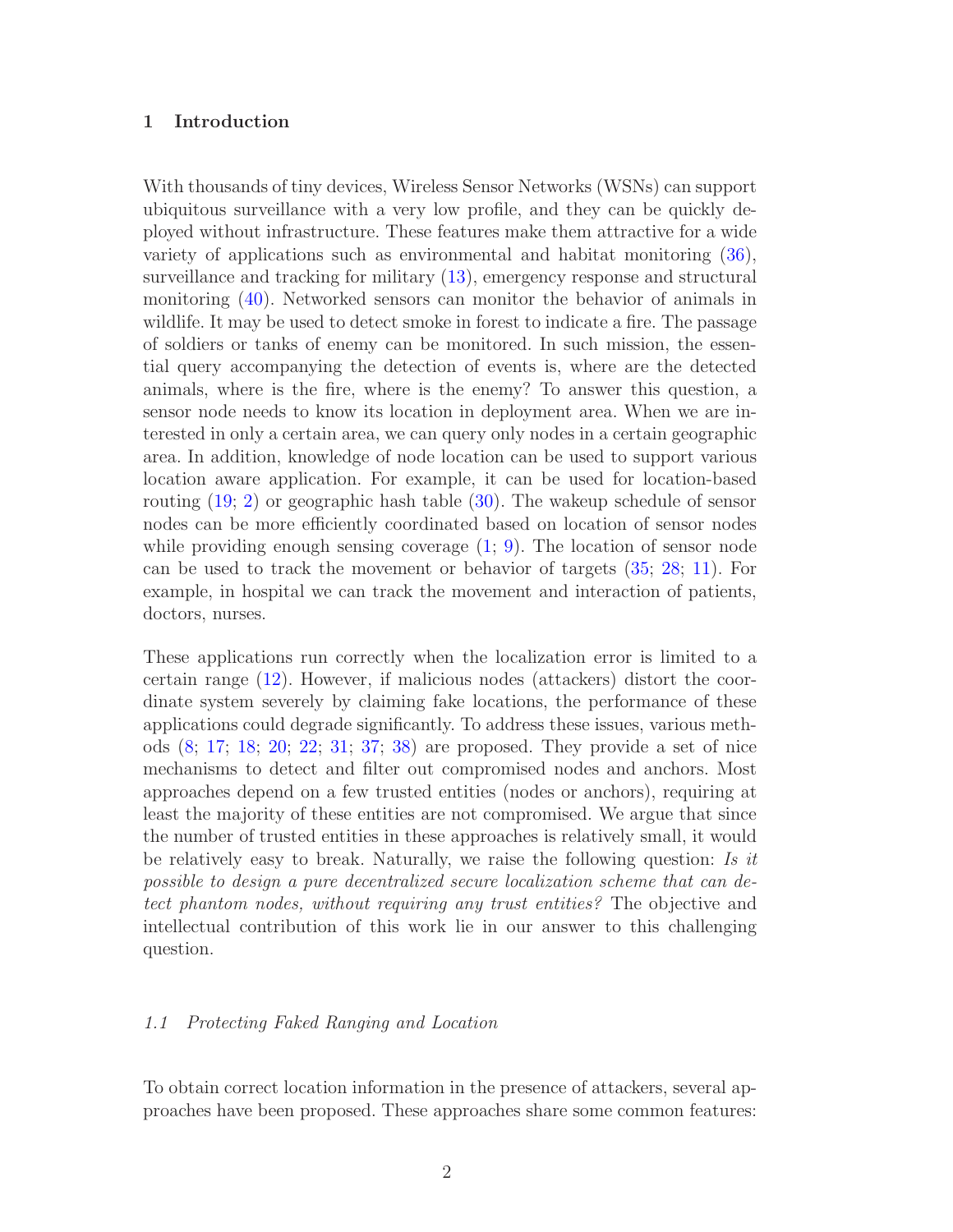adversaries try to fake location information and honest nodes (called verifiers) try to verify if each piece of location information is correct. Depending on which information the approach verifies and who plays the role of the verifier, there can be three different approaches.

In the first category, few trusted, but centralized nodes (called verifiers) validate the position or ranging claims of individual nodes [\(18](#page-30-8); [31](#page-31-4); [37](#page-31-5)). (We call this Centralized Phantom node Detection, CPD in short.) In CPD, a set of verifiers are effective to detect Sybil and Wormhole attacks independent from the number of attackers. However, it is not clear how to protect such verifiers from adversaries in WSNs. We argue that the CPD approach is relatively easy to break, because the number of verifiers is normally much less than that of regular nodes, and they could be traced and located more easily based on the traffic pattern, since they are involved with more communication than regular nodes.

In the second category, (set of) regular nodes verify the location information of anchors, who know their location. Through this verification, regular nodes can filter out compromised anchors or beacon information (possibly) generated by adversaries [\(20;](#page-30-9) [21;](#page-30-11) [22](#page-30-10)). (We call this Compromised Anchor Detection, CAD in short.) When a regular node receives a set of beacons from anchors in its range, it find the majority of consistent beacons. These approaches rely on the assumption that the majority of anchors or their beacons are not compromised. However, for a given area, if a majority of anchors are compromised all regular nodes in the area will be deceived. The number of anchors are relatively few in deployment area, and they are easy to be found and compromised by attacker because they periodically announce their locations.

A common weakness of the above two approaches comes from the centralization. A natural approach that overcomes this weakness is to remove the centralized nodes. In other words, it is desirable to design a localization mechanism where each node plays the role of both verifier and regular node, so that they can filter out phantom nodes. We call this new approach as Decentralized Phantom node Detection, DPD in short. DPD can inherently overcome some of the weaknesses of both CPD and CAD. Since DPD does not have trusted verifiers, attackers need to compromise much more nodes to make the attack successful. Furthermore, since there is no globally shared information, the damage, if any, is confined locally. We argue that a successful implementation of DPD would make localization much more robust against various attacks.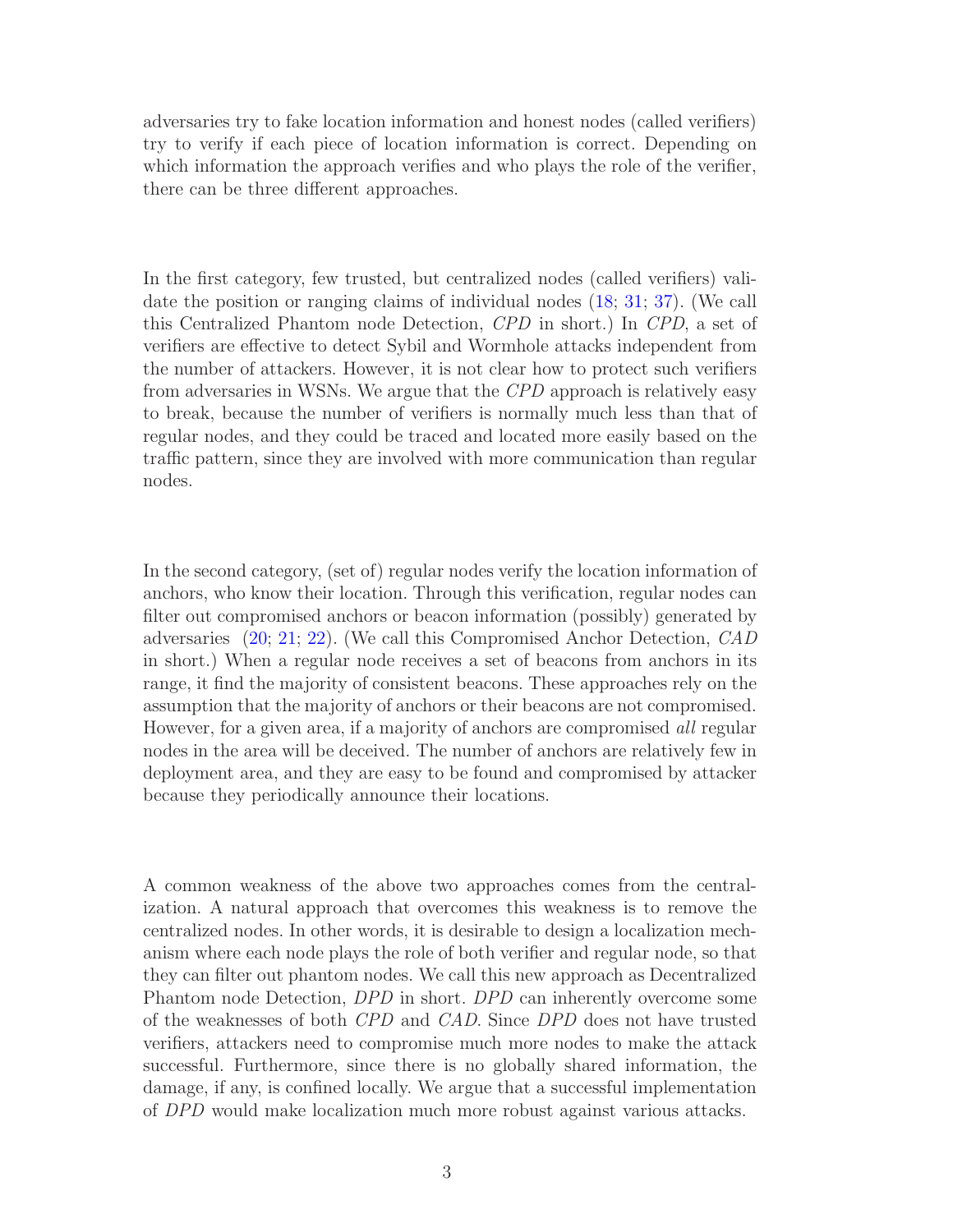# 1.2 The Contributions of This Work

In this paper, we are targeting to the scenarios where attackers announce phantom nodes, who fake their locations, in proximity of legitimate nodes. To design a mechanism to support DPD, we focus on the development of the local map for individual nodes. A local map is a visual representation on the locations of neighbors of a node, which can be constructed correctly by verifying all location claims of its legitimate neighbors and filtering out phantom nodes generated by attacks.

Briefly, to find an actual local map without including phantom nodes, we project the neighboring nodes on a virtual plane and identify the inconsistency exhibited by the phantom nodes. Since there are no trusted entities, the process is speculative in nature. Interestingly, we demonstrate that this speculative process can filter the phantom node out with a very high probability when the process is repeated multiple times. In addition, since this novel speculative process mandates no agreements among neighboring nodes, it leads to two immediate benefits: First, the breach caused by the attacks is confined. A node's compromised decision does not propagate to affect other nodes' decisions. Second, much less information exchange is required, leading to less energy consumption, a nice property desired by WSNs. Beside these two benefits, our approach has the following major contributions:

- First, we propose an atomic commitment protocol to prevent phantom nodes generating consistent ranging claims.
- Second, our approach recovers a local map by projecting regular nodes at their locations and detect/filter phantom nodes. It requires no trusted beacons or anchors. We demonstrate that we can successfully filter out phantom nodes even when the number of phantom nodes is much larger than the honest nodes.
- Our approach works well under noisy distance measurements.

The remainder of the paper is organized as follows: Section 2 introduces the assumptions and notations. Section 3 provides an overview and the details of our approach are introduced in Section 4. The effectiveness of our approach on existing attacks is shown in Section 5. We present the experimental results in Section 6, and present related works in Section 7. Section 8 concludes the paper.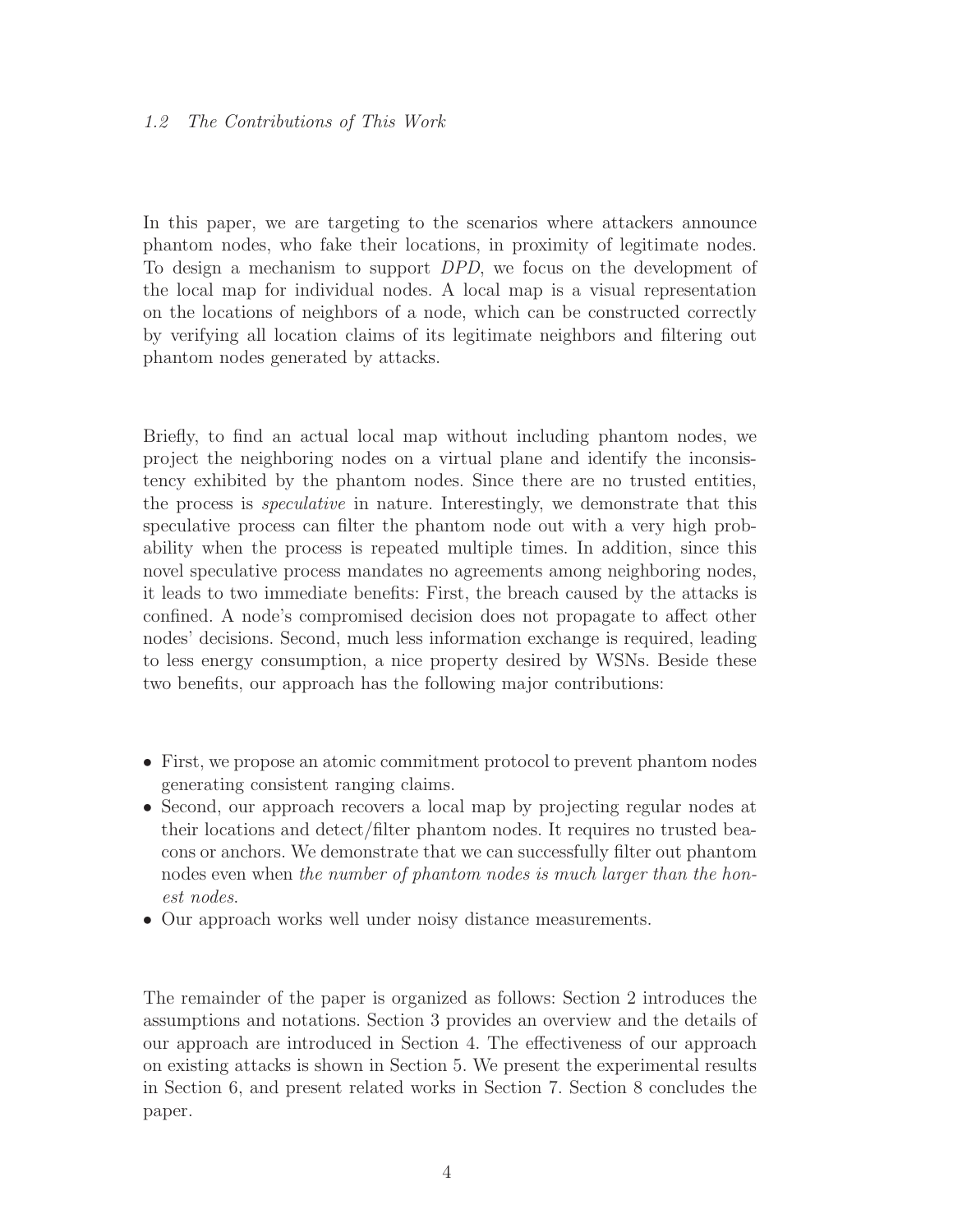## 2 Preliminaries

In this section, we present our assumption used in the rest of paper. We assume all legitimate communication channels are established bidirectionally: if Node i can hear Node j, then Node j can hear Node i. In wireless networks, asymmetric links [\(41](#page-31-7)) are common due to the hardware calibration, the anisotropic property of the antenna and propagation media. However, bidirectional links can be easily established through a two-way handshaking. To make localized filtering effective, we also assume a reasonable network density (e.g.,  $> 10$ ) nodes per radio range). In the paper, for the sake of clarity, we describe the protocol in a two-dimensional plane. However, our approach can be applied to higher-dimensional spaces as well.

We assume range-based localization. A ranging is to measure physical properties such as distance or angle. In our work, we assume that the ranging is provided by each node based on the Time Difference of Arrival (TDoA) between RF signal and ultrasound signal (However, other different signals, or other ranging technique can be similarly applied). We briefly introduce the conventional localization based on TDoA which will be modified in our proposed approach. In the conventional TDoA, Node i generates RF signal and ultrasound signal simultaneously. Then, its neighbor  $j$  receives RF signal and ultrasound signal after certain propagation times, where the arrival of ultrasound signal is later than RF signal due to its longer propagation speed. As the propagation delay of RF signal is negligible, the time difference between the arrivals of RF signal and ultrasound signal can be used to estimate the distance between the two nodes. The measured distance  $d_{ij}$  is the time difference of arrivals of RF signal and ultrasound signal multiplied by the ultrasound propagation speed.

After ranging measurement, the positions of nodes are estimated by minimizing the differences between the measured distances and estimated distances. This process can be formally described as follows: Let  $d_{ij}$  be the estimated distance between Nodes  $i$  and  $j$ . The sum of differences between the measured distances and the estimated Euclidean distances is:

$$
\sum_{i=1}^{N} |\hat{d}_{ij} - \tilde{d}_{ij}|^{2}
$$
 (1)

The position of Node  $j$ 's location is estimated by taking Minimum Mean Square Estimate (MMSE) of the equation, following the method in [\(32](#page-31-8)). In graph theory, this is known as the graph realization problem, finding Euclidean positions for the vertices of a graph. According to [\(33](#page-31-9)), this is strongly NPhard for the two-dimensional case or higher. Knowing the length of each graph edge does not guarantee a unique realization, because deformations can exist in the graph structure that preserve edge lengths but change vertex positions.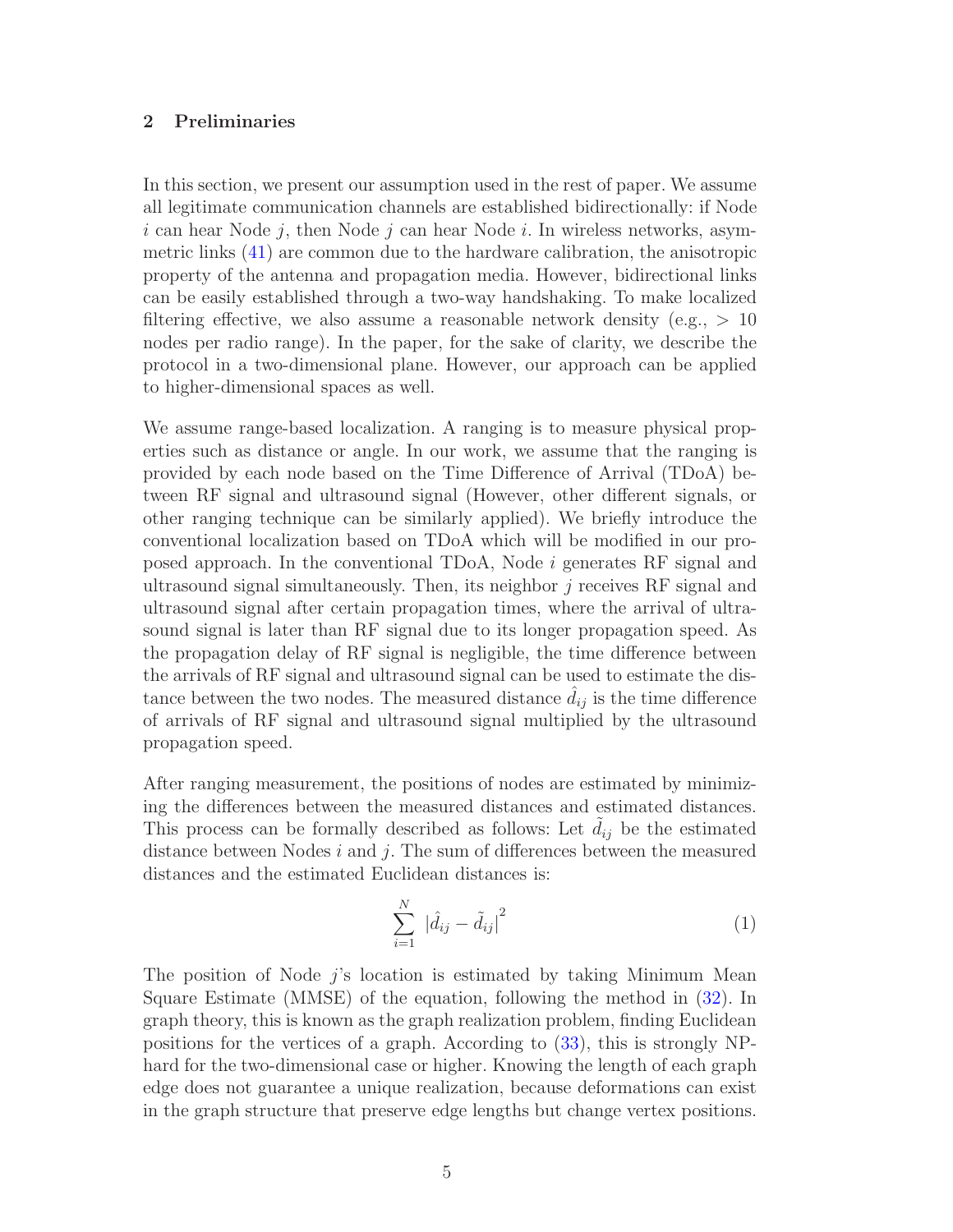Rigidity theory distinguishes between non-rigid and rigid graphs. Non-rigid graphs can be continuously deformed to produce an indefinite number of different realizations, while rigid graphs cannot.

Our proposed scheme is suitable to both localization with and without anchors. Without anchors, the global location can be still obtained by methods in [\(23](#page-30-12); [10](#page-30-13)). In localization with anchors, we can obtain the global location directly from anchors while detecting the compromise of anchor as described in Section 5. In this case, the strength of security increases proportional to the number of neighbors including anchors and regular nodes.

# 2.1 Notation

The following notations are used throughout the paper.

- $\bullet$  v: a node which verifies the locations of its neighbors
- $Nbr(v)$ : the node set consisting of v's neighbors and v
- $p_k$ : the location of node k on virtually computed local plane
- $N$ : the number of neighboring nodes
- $M$ : the number of inter-node distance measurements
- $d_{ij}$ : the **physical** distance between nodes i and j
- $\hat{d}_{ij}$ : the **measured** distance to node j by i
- $\tilde{d}_{ij}$ : the **computed** distance between nodes i and j
- *D*: a set of distance measurements, i.e.,  $\{\hat{d}_{ij} \mid i, j \in A\}$

# 3 Overview

Here, we provide an overview on our two-phase approach to detect the phantom nodes. First, in Section 3.1, we explain how to prevent the phantom nodes generating consistent ranging (distance) claims  $\frac{1}{1}$  $\frac{1}{1}$  $\frac{1}{1}$  to multiple honest nodes. Second, if the phantom nodes exhibit a set of inconsistent ranging claims, we propose a speculative method to detect them in Section 3.2.

<span id="page-5-0"></span> $1$  Here, a set of ranging claims is said to be consistent, when such claims can project a node into a physical location in the 2-D or 3-D space (in case of 3-D localization) and the distances between this physical location and other nodes' locations match the claims.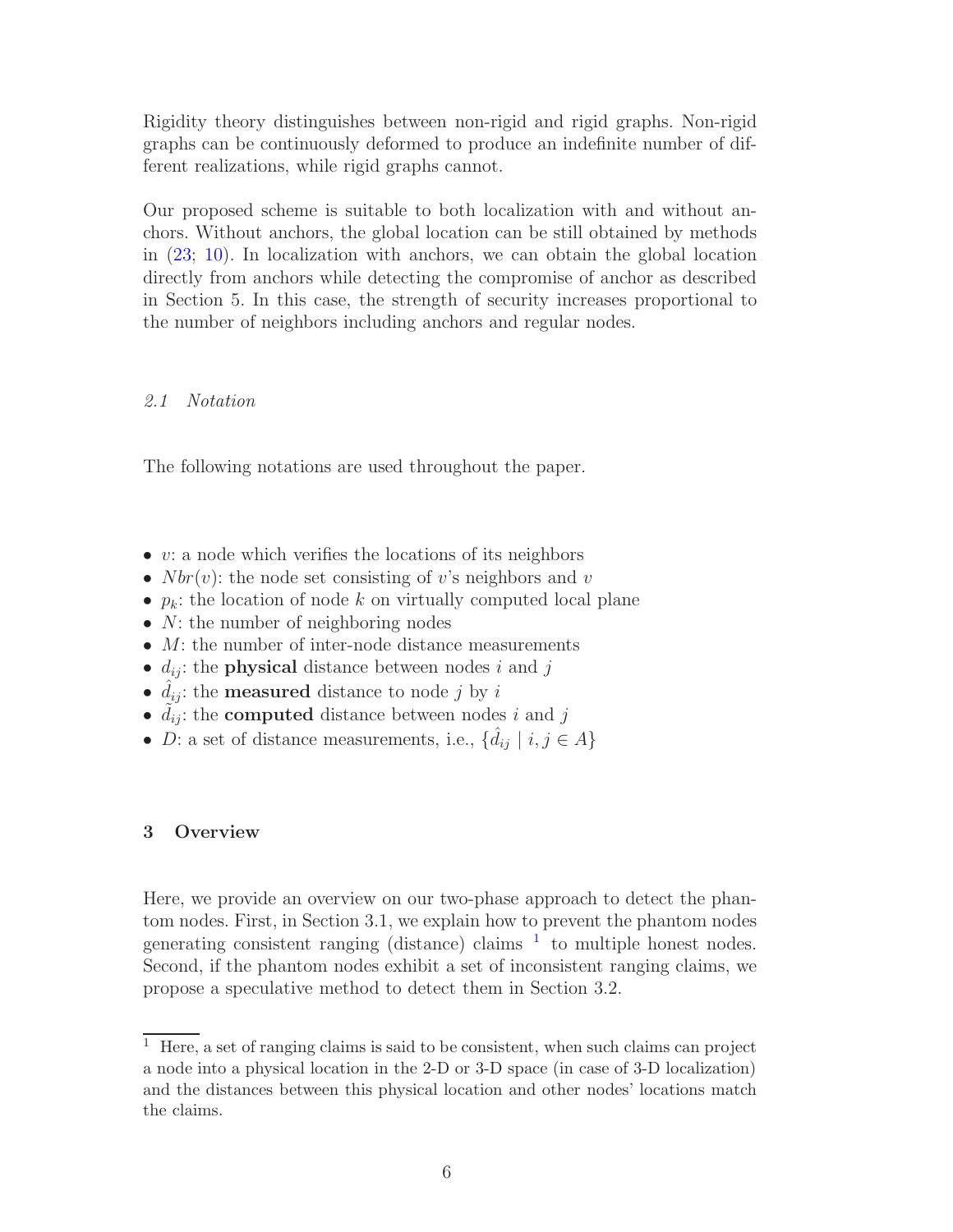

Fig. 1. The difficulty in generating consistent range claims

#### 3.1 Prevent Faked Consistent Ranging Claims

Our basic design only allows a node to claim about its distances to other neighboring nodes, not its own location. Therefore, to disrupt the operation of location-dependent applications, (a set of) malicious nodes, whose goal is to create a phantom node, must fake a set of distances to all of its neighboring nodes. If the locations of neighboring nodes are known a priori, a set of fake, albeit consistent, ranging distances can be easily created by calculating the distances from a fake location to each of its neighbors' location. Therefore, it is important for our design to hide the location information during the ranging process. Without the location information of the neighboring nodes, it is hard for an attacker to generate a set of consistent ranging values (distances), and hence to fake itself into a different physical location. For example, as shown in Figure 1a, suppose an attacker  $D$  at the location  $p$  obtains three ranging distances in the 2-D space from three honest nodes A and B and C, it can only conclude that  $A, B$  and  $C$  are located at the edges of three concentric circles centered at  $p$ . To claim a different physical location  $p'$  within the 2-D space, the attacker D needs to fake three different ranging distances that are consistent. Without knowing the precise locations of the neighbors, such consistency is difficult to achieve. As shown in Figure 1a, to move from the position  $p$  to  $p'$ , the attacker D needs to claim two shorter ranging distances to Nodes B and C, but a longer ranging distance to Node  $A$ ; However in case of Figure 1b, the attacker D needs to claim the opposite. Since the locations of A, B and C are unknown to the attacker, it cannot decide which claim to make. We note that a sensor network normally has a high node density  $(\gg 10)$ , which makes a consistent ranging claim practically impossible without the neighbors' location information.

We note that the aforementioned basic design works correctly if the attackers do not collude with each other. In the case of collusion, it is possible that in 2-D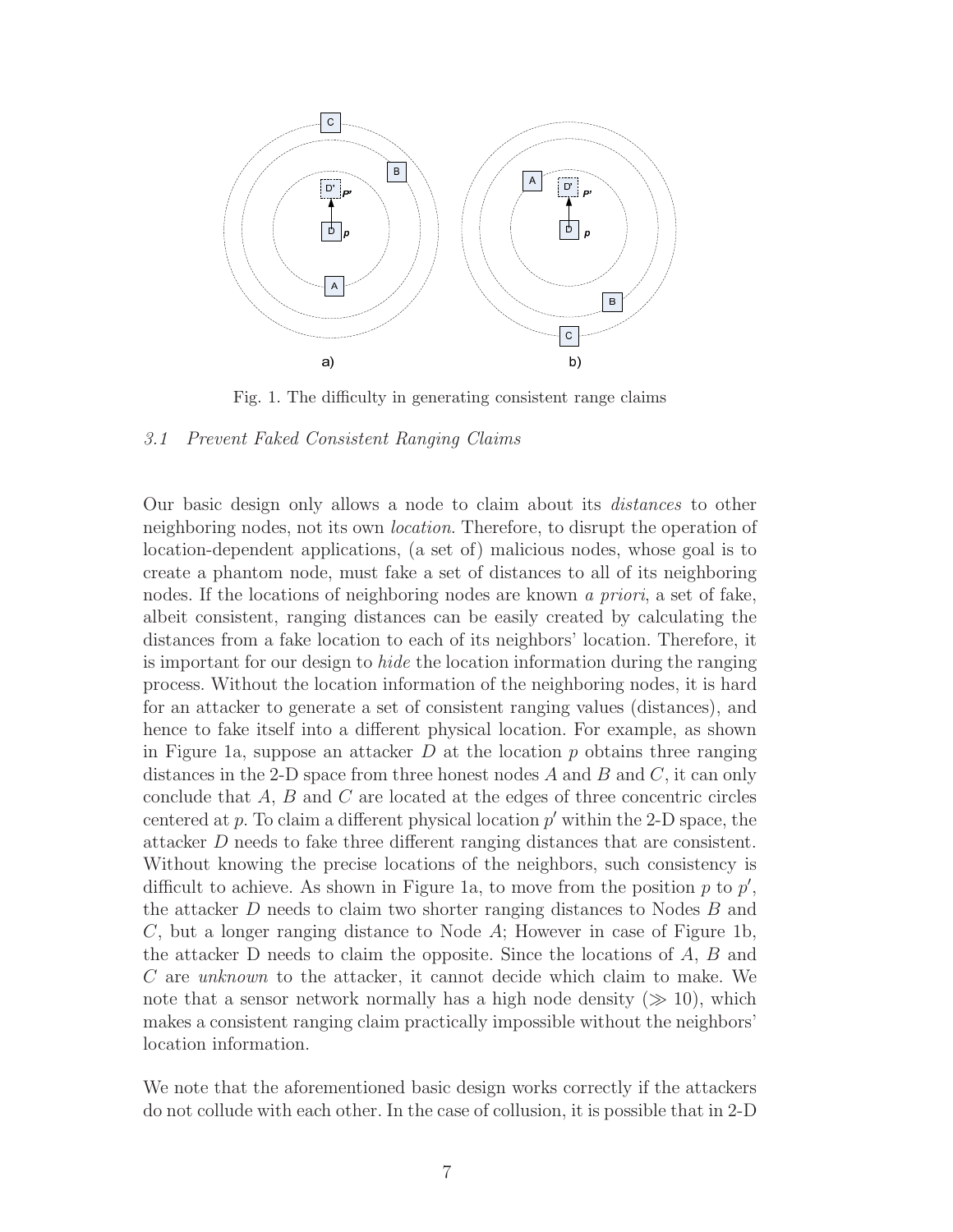

Fig. 2. A fake location with inconsistent ranging distances

case, multiple attackers collaboratively identify the locations of honest nodes. Specifically, if three attackers can obtain the distances between themselves and a honest nodes, the location of this honest node can be calculated using the trilateration technique [\(23](#page-30-12)). Once the locations of honest nodes are obtained, the attackers can generate consistent, albeit faked, range claims. The key idea to deal with colluded attack is to reveal all ranging values atomically by using an atomic commit protocol, which we describe in more detail in Section 4.1

In summary, to prevent phantom nodes generating a set of fake, albeit consistent, ranging claims, the design guideline is hiding the location and ranging distance information before revealing them atomically. Once the consistent ranging claims are prevented, we can identify the phantom nodes by detecting the inconsistent ranging claims, which is addressed in the rest of the paper.

# 3.2 Detect Faked Inconsistent Ranging Claims

The goal of attackers is to convince honest nodes the existence of several nonexisting nodes or the fake locations of the attackers. To achieve this, attackers generate fake ranging information between the phantom nodes and other honest nodes. Figure 2 illustrates this idea. An attacker claims that it has a set of distances to all neighbors in order to fake its position. However, the design guideline aforementioned ensures that such a claim is inconsistent with high probability. In other words, there is no such location in the plane that satisfies these distance constraints simultaneously. This can be easily explained in visualization method using classical multidimensional scaling [\(34\)](#page-31-10). In this method, a set distance measurements between any two neighbors are taken for principal coordinate analysis. From the analysis it creates a configuration of points. Ideally, those points are in two or three dimensions, and Euclidean distances between them reproduce the original distance measurements. However, if a part of the distance measurements are compromised, the points are reproduced in higher dimensional space.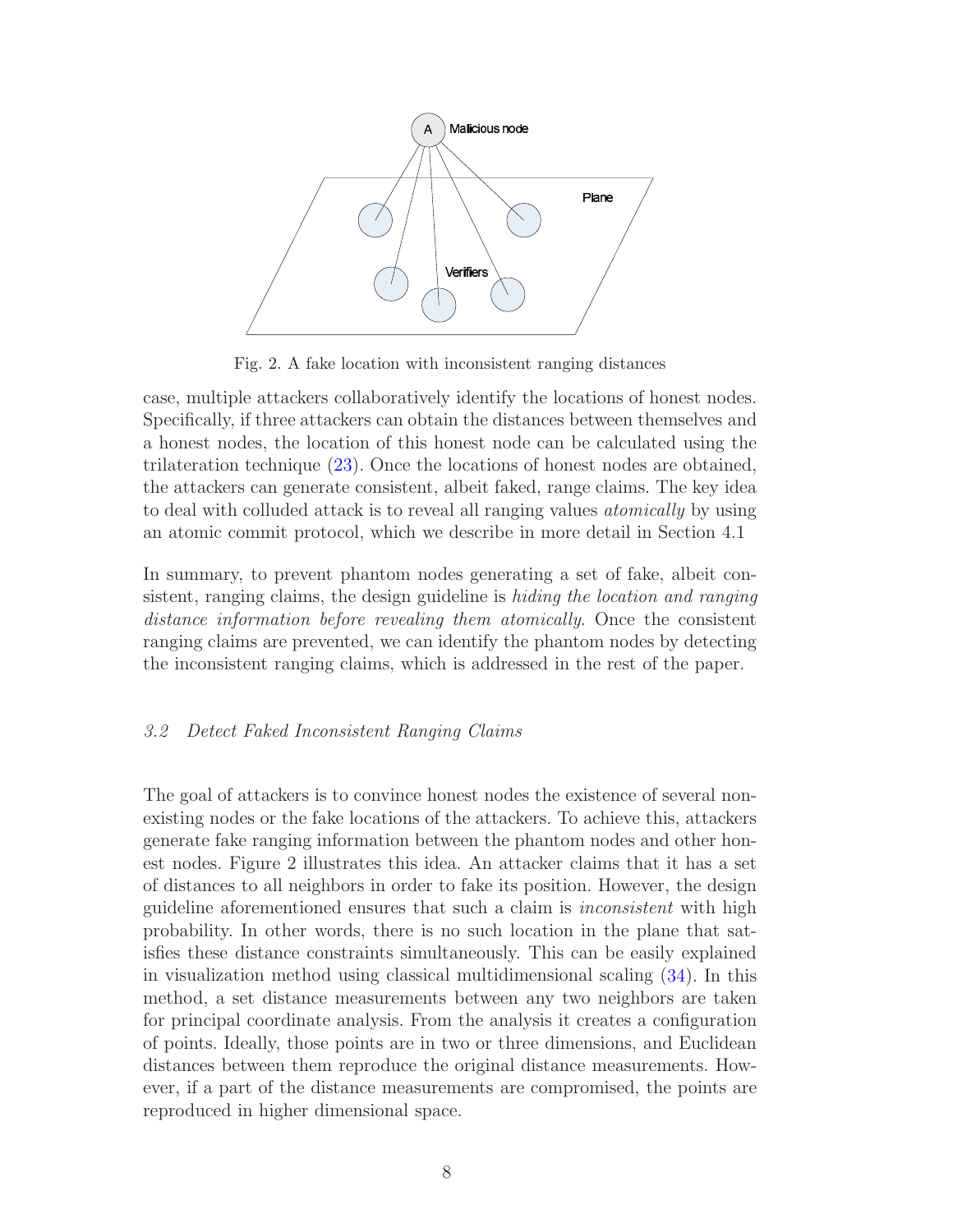With trusted verifiers equipped with ultrasound devices, the distance bounding method [\(31\)](#page-31-4), can easily reject the distance claims that are shorter than the real distance. However, these trusted verifiers could be an attractive target of attackers. In the second part of the paper, we propose a speculative method to detect such inconsistency in phantom nodes in sensor networks. More specifically, our objectives are (1) to detect phantom nodes that have inconsistent ranging claims, (2) to identify the real location of legitimate nodes, (3) potentially to find the positions of attackers that are generating phantom nodes.

## 4 The Detailed Approach

In this section, we focus on identifying the phantom nodes that generate inconsistent ranging from/to the set of honest nodes. For simplicity, we describe a two-dimensional localization. However, our algorithm extends straightforwardly to three dimensions.

Formally, we stated the problem as follows:

**Definition:** A set of nodes is *consistent*, if and only if the nodes can be projected on a single Euclidean plane (in 3-D case, Euclidean space), keeping the measured distances among themselves.

**Problem:** Given a node set  $Nbr(v)$  that consists of a node v and its neighbors, and a distance set D that consists of the measured distance, denoted by  $\{\hat{d}_{ij}|\hat{d}_{ij} = \hat{d}_{ji}, i, j \in Nbr(v), i \neq j\}$ , find the largest consistent subset of  $Nbr(v).$ 

We divide the algorithm into two main phases: distance measurement and phantom node filtering. In the first phase, each node measures the distances securely to its neighbors using an atomic commit protocol. In the second phase, each node projects its neighboring nodes to a virtual local plane to determine the largest consistent subset of nodes. After two phases are complete, each node establishes a local view without phantom nodes. Such a local view is useful in many services such as location-based routing and sensing coverage. Alternatively, any local coordinate system can be reconciled into a unique global coordinate system. The algorithm is easily distributed because a node only uses distance measurements to immediate neighbors and between neighbors. Furthermore, if one node in the network moves, only the  $O(1)$  clusters containing that node must update their position information. The following two sections describe the phases of the approach in more detail.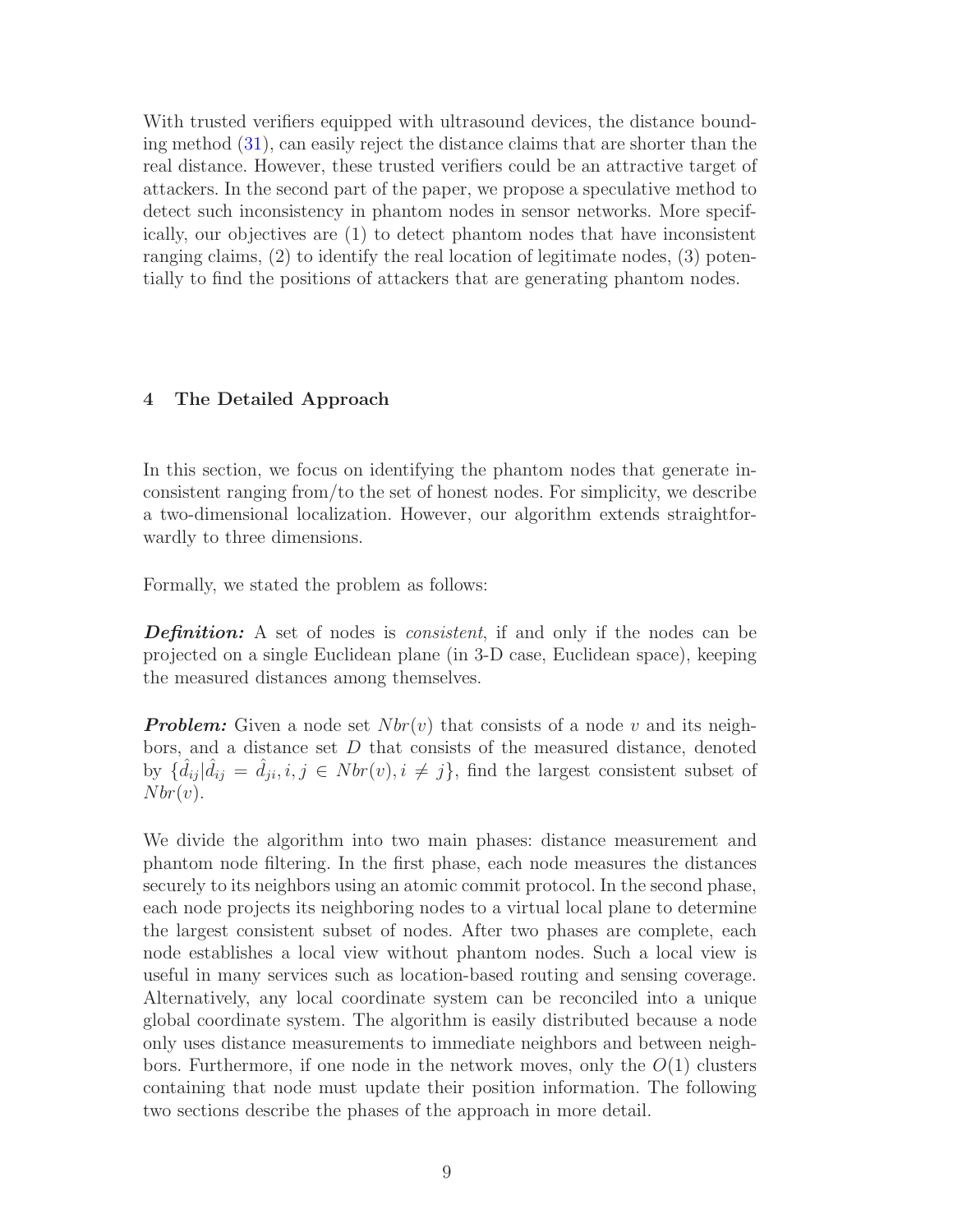

Fig. 3. Ranging Process in Phase 1

4.1 Phase I: The Atomic Commit Protocol for Distance Measurement

We note that it is possible that an attacker could silently collects the distance announcement from honest nodes, and then calculates the relative locations of the honest nodes. As a result, this attacker could fake a set of consistent range claims later on. To prevent such type of attack, we require that distance measurements are announced in an atomic manner. This is achieved by our atomic commit protocol. This protocol is generic enough to apply to diversified ranging technique. However for the sake of clarity, here we describe an instance that is based on the Time Difference of Arrival (TDoA) technique [\(32\)](#page-31-8), which estimates the distance using the difference of propagation speeds between radio and ultrasound signals

Specifically, our atomic commit protocol consists of two steps:

# Step 1: Disseminate Encrypted Measurements

- (1) Each node v announces that it will participate in the secure localization. Let  $Nbr(v)$  be the set of all neighbors of v announcing participation.
- (2) Node v first sends an RF signal to a node  $u \in Nbr(v)$ . After a random delay  $\delta_{vu}$  v also sends ultrasound signal to the node u, while keeping the delay  $\delta_{vu}$  secret. Receiver node u records the time  $t_{vu}$  until ultrasound signal arrives after it receives RF signal.
- (3) After collecting ultrasound signal and RF signal from every node in  $Nbr(v)$  (or after pre-determined time interval), v encrypts  $\delta_{vu}$ ,  $t_{uv}$  for every  $u \in Nbr(v)$  using a secure symmetric key encryption algorithm with a fresh random key  $k$ . Node  $v$ , then, broadcasts this information to its neighbors. Any node failing to report in this step will be dropped from  $Nbr(v).$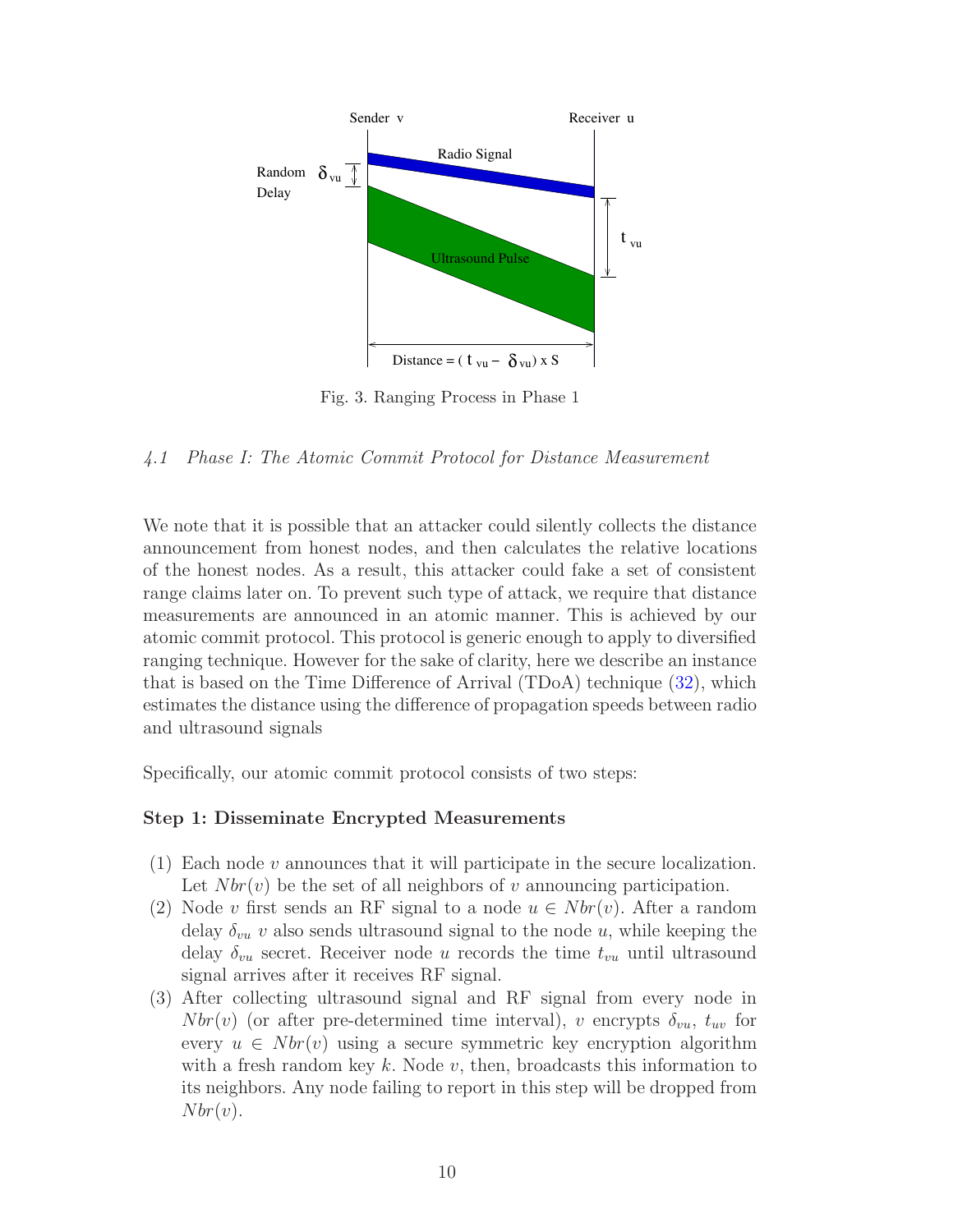## Step 2: Reveal Measurements Atomically

- (1) After collecting encrypted messages from every node in  $Nbr(v)$  (or after pre-determined time interval),  $v$  discloses the encryption key  $k$ . Any node that fails to reveal its encryption key in this step will be dropped from  $Nbr(v).$
- (2) After received encryption keys from every node in  $Nbr(v)$ , v can compute the distance  $d_{ij}$  between any node i and j in  $Nbr(v)$ . As propagation delay of RF signal is negligible, the distance can be estimated as  $(t_{ij} - \delta_{ij}) \times S$ as shown in Figure 3, where S is propagation speed of ultrasound. Note that 1)  $t_{ij}$  are included in the message from j and  $\delta_{ij}$  is included in the message from i.
- (3) After collection of neighbors' announcements, the node  $v$  compares the data collected. For each collected distance, if  $\hat{d}_{ij} = \hat{d}_{ji}$ , it is included in the filtering phase which is described in Section 4.2.

Note that this algorithm prevents a node  $u$  from computing the location of  $v$ , since, even after receiving the ultrasound and RF signal from  $v, u$  cannot correctly compute the distance to  $v$  due to the random delay. Furthermore,  $v$ 's information is disclosed only after every node in  $Nbr(v)$  announces its ranging information in step 1. After disclosing the symmetric key in step 2 atomically, nodes in  $Nbr(v)$  are able to compute the distance to v. At this point of time, malicious node can no longer fake new distance measurement.

We employ a symmetric key to make the encryption and decryption cheap. The ranging information needs to be encrypted to make the information secret until disclose step. The ranging information also needs to be verified that it is generated by the node that really generated it. The symmetric key can be used to satisfy both purposes. The key does not need to be pre-distributed before deployment. This is because although an attacker generates its key on-line randomly, it cannot generate consistent ranging unless it knows other honest nodes' location. It only increases the number of phantom nodes participating.

Our approach can be used based on other localization technique other than TDoA. For instance, if the distance is measured by Received Signal Strength Indication [\(3;](#page-29-2) [4](#page-29-3)) instead of time difference of arrivals between ultrasound signal and RF signal, we only need to change following part in the protocol described above. In Step 1, node v sends an RF signal to a node  $u \in Nbr(v)$  with random signal strength setting  $s_{vu}$  while keeping the setting secret, instead of using random delay  $\delta_{vu}$  in the above. Receiver node u records received signal strength  $s'_{vu}$  instead of recording the TDoA between ultrasound signal and RF signal,  $t_{vu}$  in the above. In Step 2, it computes the distance  $d_{ij}$  between any node i and j in  $Nbr(v)$  using radio propagation model, signal strength at sender, and the received signal strength.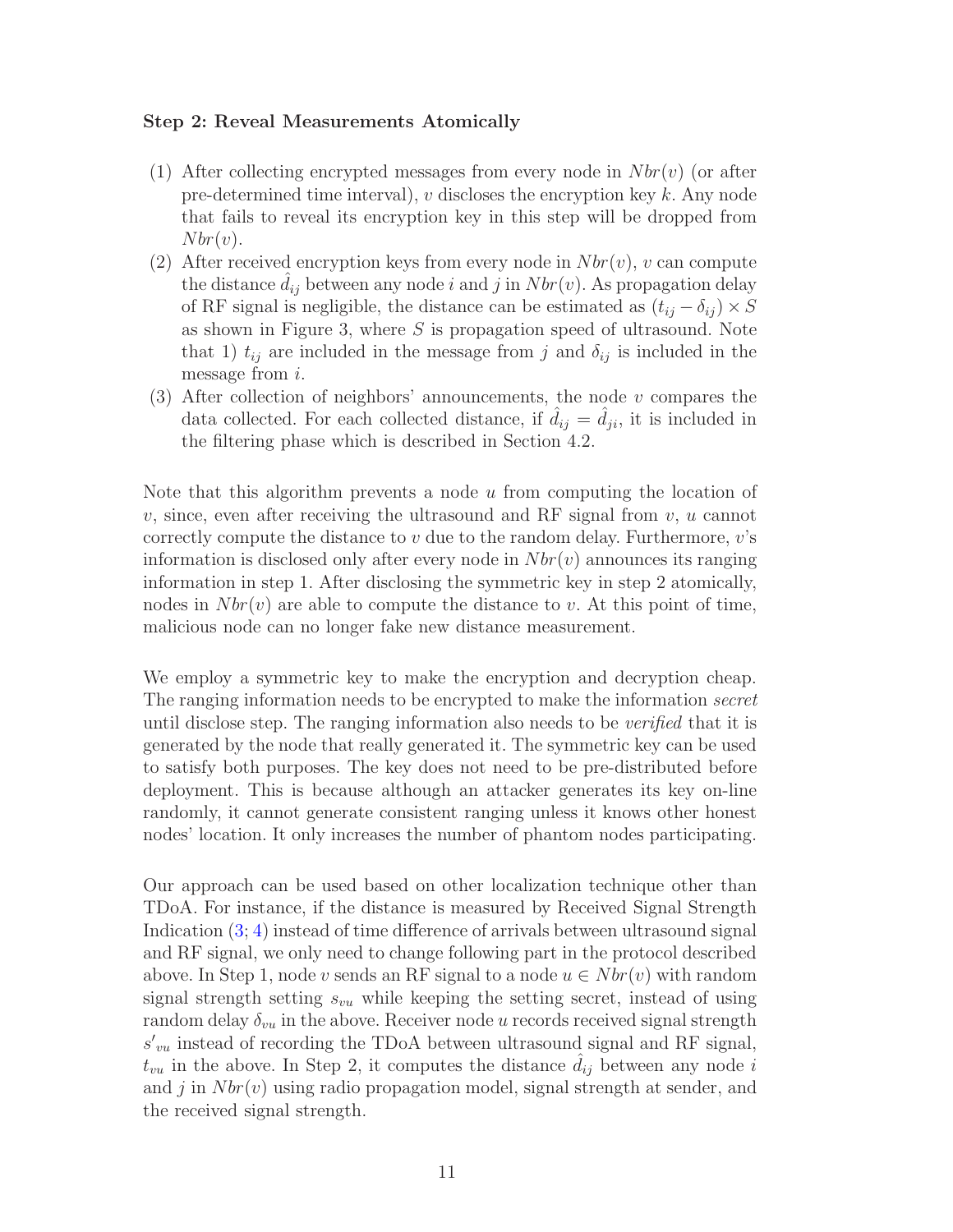```
Algorithm 1. Speculative filtering
for i = 1 to iter do
  each node v picks up two neighbors i and j randomly
   create local coordinate system L using v, i, j, \hat{d}_{vi}, \hat{d}_{vj}, \hat{d}_{ij}initialize undirected graph G(V, E)for each neighbor k \in Nbr(v) do
     calculate the location of k, p_k, on L by multilateration of \hat{d}_{kv}, \hat{d}_{ki} and \hat{d}_{kj}from v, i, jend for
  create node v in V with location p_vfor each neighbor k \in Nbr(v) do
     create node k in V with location p_kend for
  for each pair of nodes i, j \in V and their ranging d_{ij} do
     d_{ij} = |p_i - p_j|if |\hat{d}_{ij} - \tilde{d}_{ij}| < \epsilon then
       create edge e(i, j) in E
     end if
  end for
  find the largest connected cluster C and save it
end for
Among all saved C, choose the one with the largest size
```
In this section, we propose a novel speculative procedure, which can effectively and efficiently filters out phantom nodes. The filtering procedure is described in Algorithm 1. Initially, the node v picks up two neighbors i and j randomly as pivots. (Note that node  $i$  and  $j$  could be phantom nodes themselves). Using the node v as the origin, the neighbors i and j and three distance measurements among v, i and j, the local coordinate system L is constructed. In the node v's coordinate system, we use a graph  $G(V, E)$  to construct a consistent subset. The set V is used to contain the node v and its neighbors, and the set E is used to keep the edges between two nodes when the distance information between them maintains consistency. Initially the graph  $G$  is empty. The update process of the graph  $G$  is as follows: The location of the neighbor  $k$  is determined on the local coordinate system L by trilateration [\(32\)](#page-31-8) from three nodes  $v, i, j$  with measured distances  $\hat{d}_{kv}$ ,  $\hat{d}_{ki}$  and  $\hat{d}_{kj}$ . The relative locations of the four nodes  $v, i, j, k$  are unique to a global rotation, translation, and reflection. In graph theory, the quadrilateral is globally rigid.

After projecting all the neighbors on  $L$ , the distance between the projected neighbors is compared with the measured distance. For any two nodes  $i$  and j the distance  $\tilde{d}_{ij} = |p_i - p_j|$  is calculated from the projected location on L. If  $|\hat{d}_{ij} - \tilde{d}_{ij}| \geq \epsilon$ , the edge between i and j is not included in E. (the threshold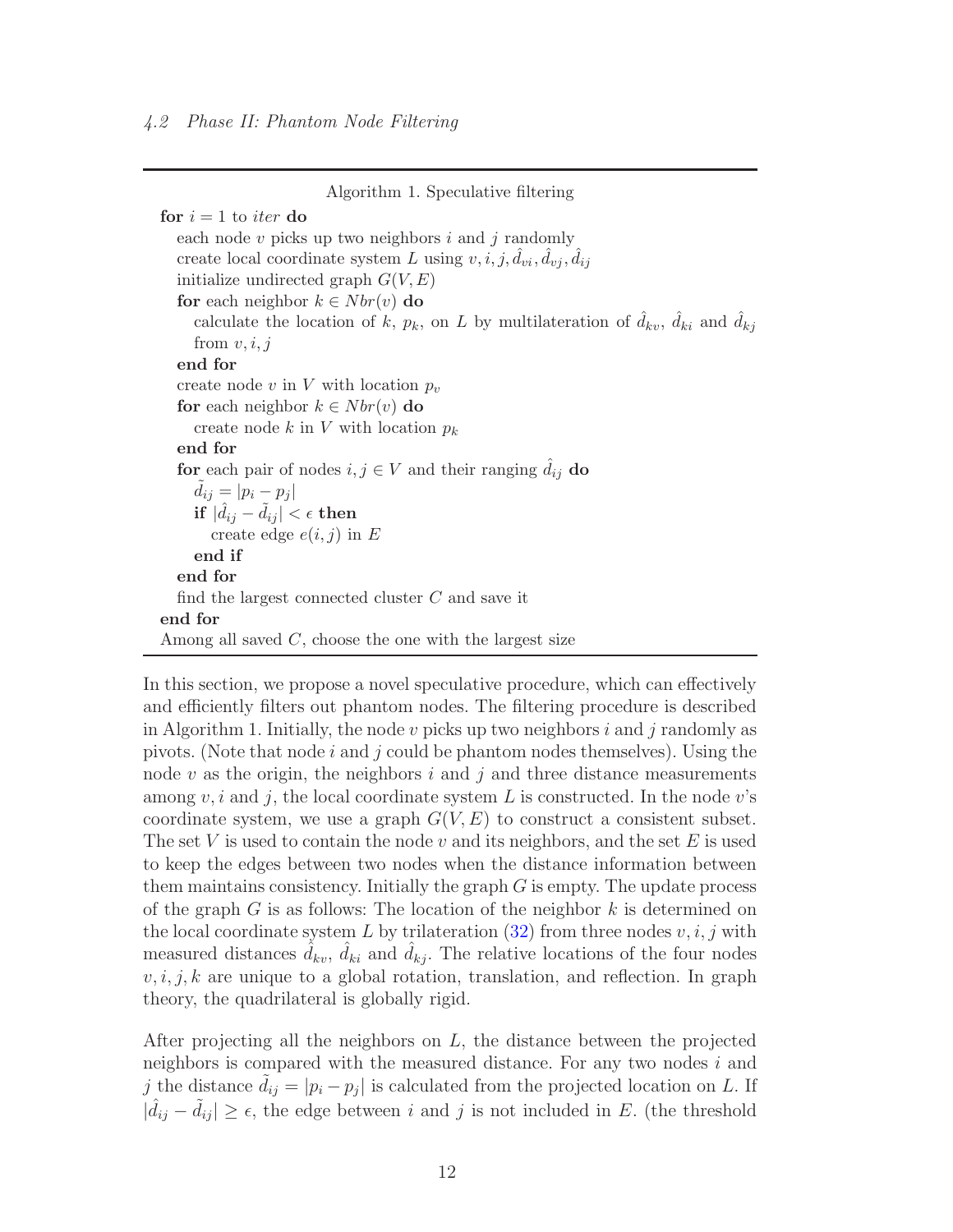value of  $\epsilon$  depends on the noise of the ranging results. More information can be found at Section 6.) The largest connected set  $V$  that contains node  $v$ is regarded as the largest consistent subset in the speculative plane L. This filtering procedure is done iter times (iter is a key parameter discussed later in Section 4.5), and the cluster with the largest size is chosen as a final result.

#### 4.3 Identifying Consistent Subset

Algorithm 1 obtains a connected cluster in each iteration. In this section, we show that (i) the one with the largest size must consist of only legitimate nodes and (ii) we can determine the case where a chosen pivot is, unfortunately, a phantom node.

**Theorem 1:** When all the pivots chosen are honest nodes, the consistent cluster computed by the proposed solution in Algorithm 1 does not contain phantom nodes.

*Proof Sketch:* Let Node v at location  $p_1$  creates a local map. It selects two other pivots at locations  $p_2, p_3$ . We denote the plane created by honest pivots at locations  $p_1, p_2, p_3$  by P and the largest cluster by C. Obviously, every honest node will be projected to real plane  $P$ , keeping the consistent relative positions. As a result, Algorithm 1 creates the edges between honest nodes. On the other hand, in our attack model, on behalf of a phantom node, the attacker generates a set of distances. According to Section 3.1, these distances cannot be projected consistently on the real plane P. Instead such a phantom node is projected to a point on the phantom plane  $P'$  as shown in the Figure 4. Therefore, the consistent edges between phantom node and honest node can not be created, if without coincidence. Therefore, the consistent cluster with honest pivots at locations  $p_1, p_2, p_3$  is composed of honest nodes.

**Theorem 2:** If at least one of pivots is a phantom node, the size of largest cluster is small compared to the one when none of pivots is a phantom node.

*Proof Sketch:* Let Node v at location  $p_1$  creates a local map. It selects two other pivots at locations  $p_2, p_3$ , at least one of which is a phantom node. Say pivot at location  $p_2$  is a phantom node. We denote the plane created by pivots at locations  $p_1, p_2, p_3$  by P' and the largest cluster by C'. From **Theorem 1**, we know the phantom pivot at location  $p_2$  is not on plane P. Thus, the plane  $P'$  containing  $p_2$  is different from P. Since  $P'$  is different from P, any node on  $P$  cannot be on  $P'$  unless it is located on the line, the intersection of  $P$  and  $P'$ as shown in Figure 4. As a result, most of legitimate nodes are excluded from  $C'$ . Since the filtering is local process of legitimate node  $v$ , and pivoting is speculatively determined by  $v$ , the inconsistent distance measurements project the non-collusive phantom nodes on different phantom planes. Thus, with a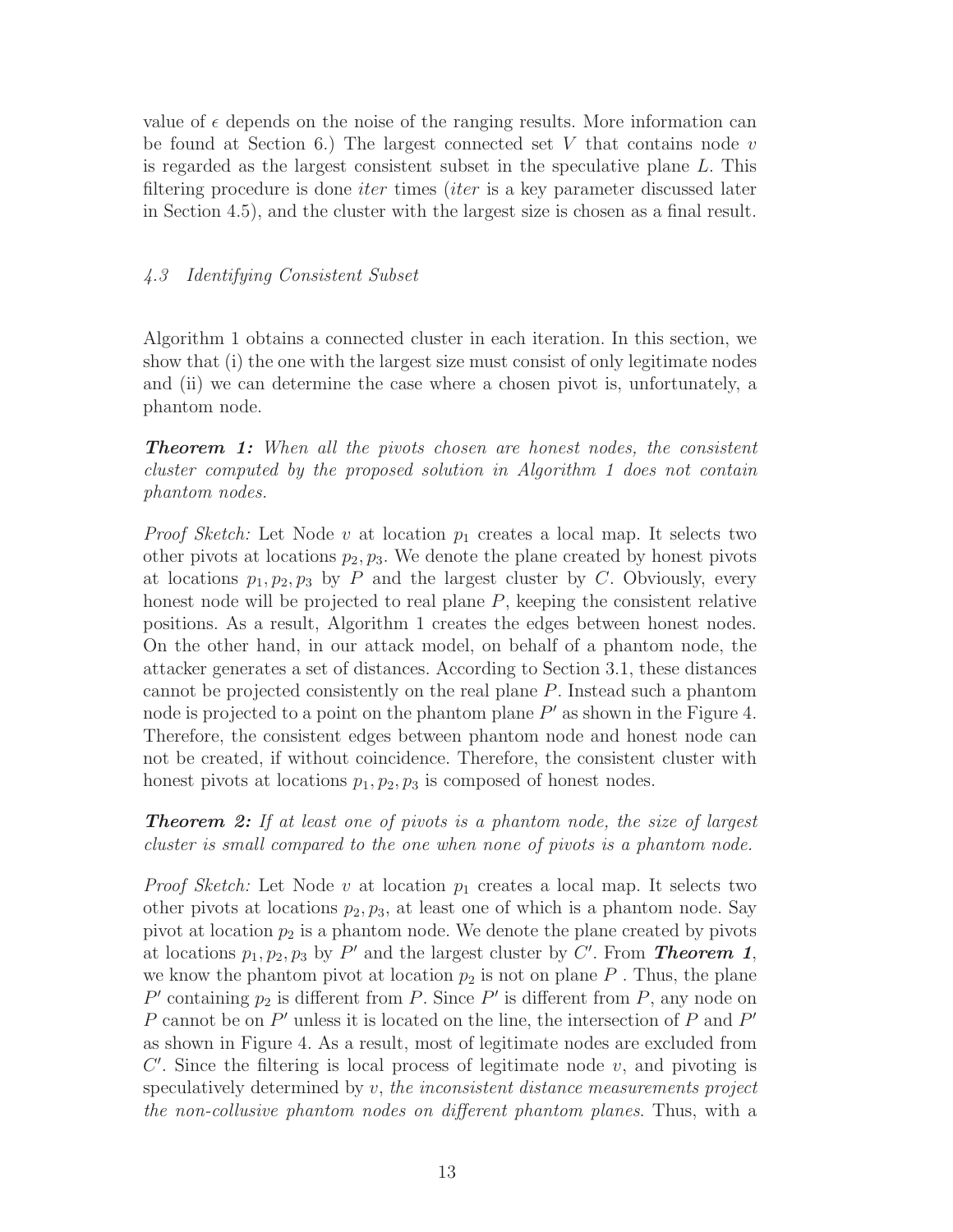

Fig. 4. Real plane vs. phantom plane





Fig. 6. Computed plane from pivot 0,5,18



high probability, the consistent edge between phantom nodes and chosen pivots can not be created. This leads any cluster  $C'$  made by the phantom nodes on a phantom plane  $P'$  is much smaller than  $C$  on  $P$ .

Case Study: As an example, Figures 5, 6 and 7 reflect the properties of **Theorem 1 and 2.** Figure 5 plots the real locations of the nodes, among which node 0 is a verifying node, node 6 is a phantom node, node 5 and 18 are not compromised, Figure 6 shows the cluster created when the pivot (node 5 and 18) is not compromised (Theorem 1), Figure 7 is the cluster when the phantom pivot (node 6) is used, which size is much smaller than the size of cluster shown in Figure 6 (Theorem 2).

#### 4.4 Localized Adversarial Effect of a Phantom Plane

In Section 4.3, due to the speculative nature of our approach, we assume that with a high probability, a large phantom plane can not be created consistently among non-collusive phantom nodes. In this section, we study the impact if this assumption doesn't hold, i.e., phantom nodes are able to launch collusion attack. As shown in the Figure 4, node  $v$  is located at the intersection of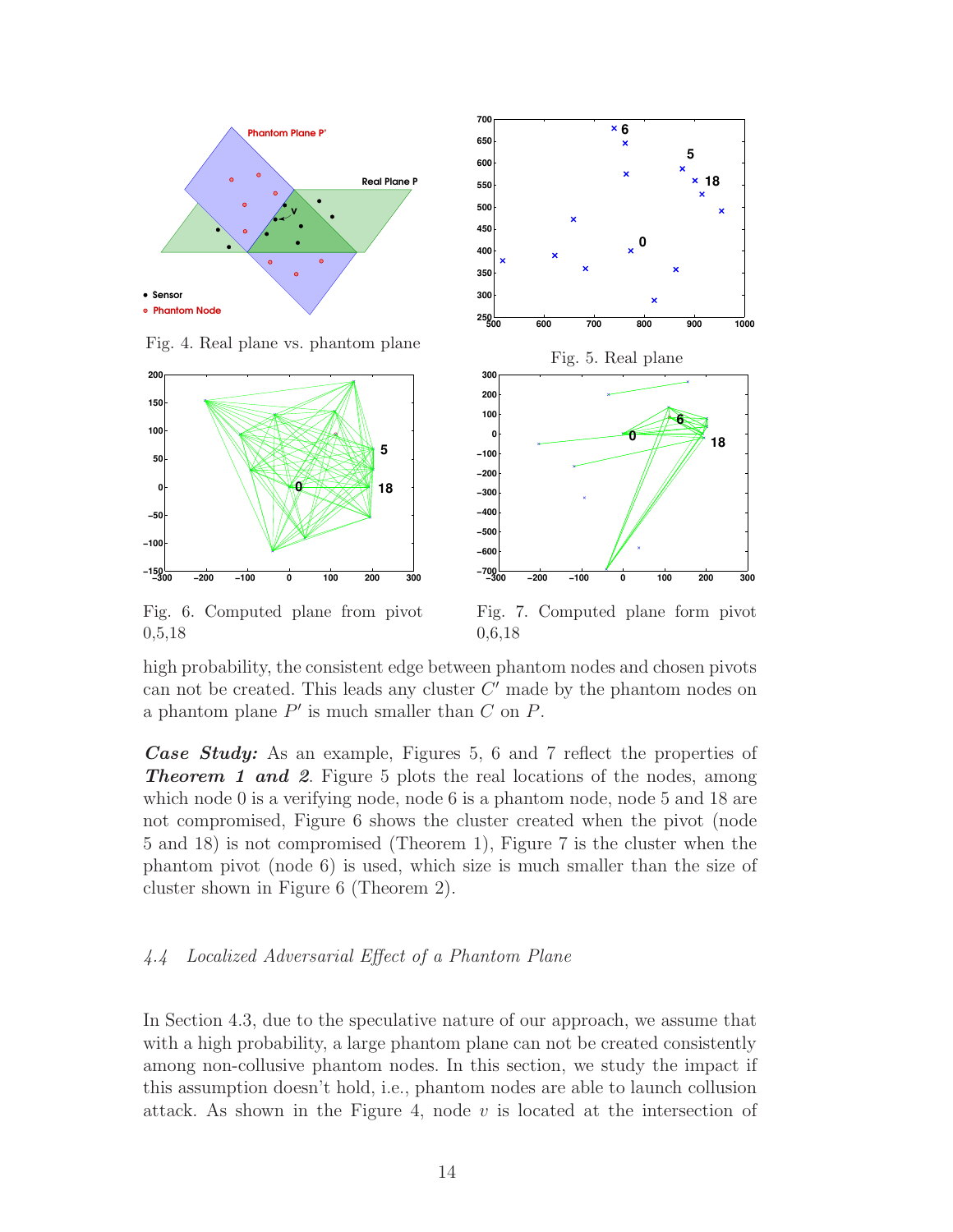

Fig. 8. The number of trials required to Fig. 9. The number of that required to Fig. 9. The overlapped area

a phantom plane and a real plane. If the number of phantom nodes on the phantom plane is larger than the number of node on the real plane, node  $v$ will be deceived. It is also true that any other nodes located in the intersection line can be deceived as well. However, we note that any honest node that is not located at the intersection, can not perceive the existence of the phantom plane P' from its own local view. It can only perceive the large real plane P. This observation indicates that even if a large phantom plan is created through collusion attack, it can only compromise the views of a limited number of nodes located at the intersection line. Suppose there are N honest nodes in the real plane P and none of three nodes are collinear, to compromise the views of all these nodes, more than  $\frac{N^2}{2}$  phantom nodes are needed, which is much larger than the number of honest nodes  $N$ . This gives us the insight why our scheme works well in the presence of a large number of phantom nodes.

## 4.5 Cost Analysis

The cost for our protocol consists of (i) the communication cost during exchange of distance information in Phase I, (ii) computation cost for encryption and decryption of symmetric key, and (iii) the computation cost in filtering phase.

In our proposed solution, suppose a node has  $N-1$  neighbors. It generates ranging information with  $N-1$  neighbors, thus communication cost is  $O(N)$ .

Each node encrypts its own distance measurement message, and decrypts neighbors distance measurement message. Thus, the the computation cost for encryption and decryption of symmetric key is  $O(N)$ .

The computation cost in filtering phase for each node is estimated as follows: The projection cost by trilateration is proportional to the number of neighbors  $N-1$ . The projection is done for several trials. From Algorithm 1, we know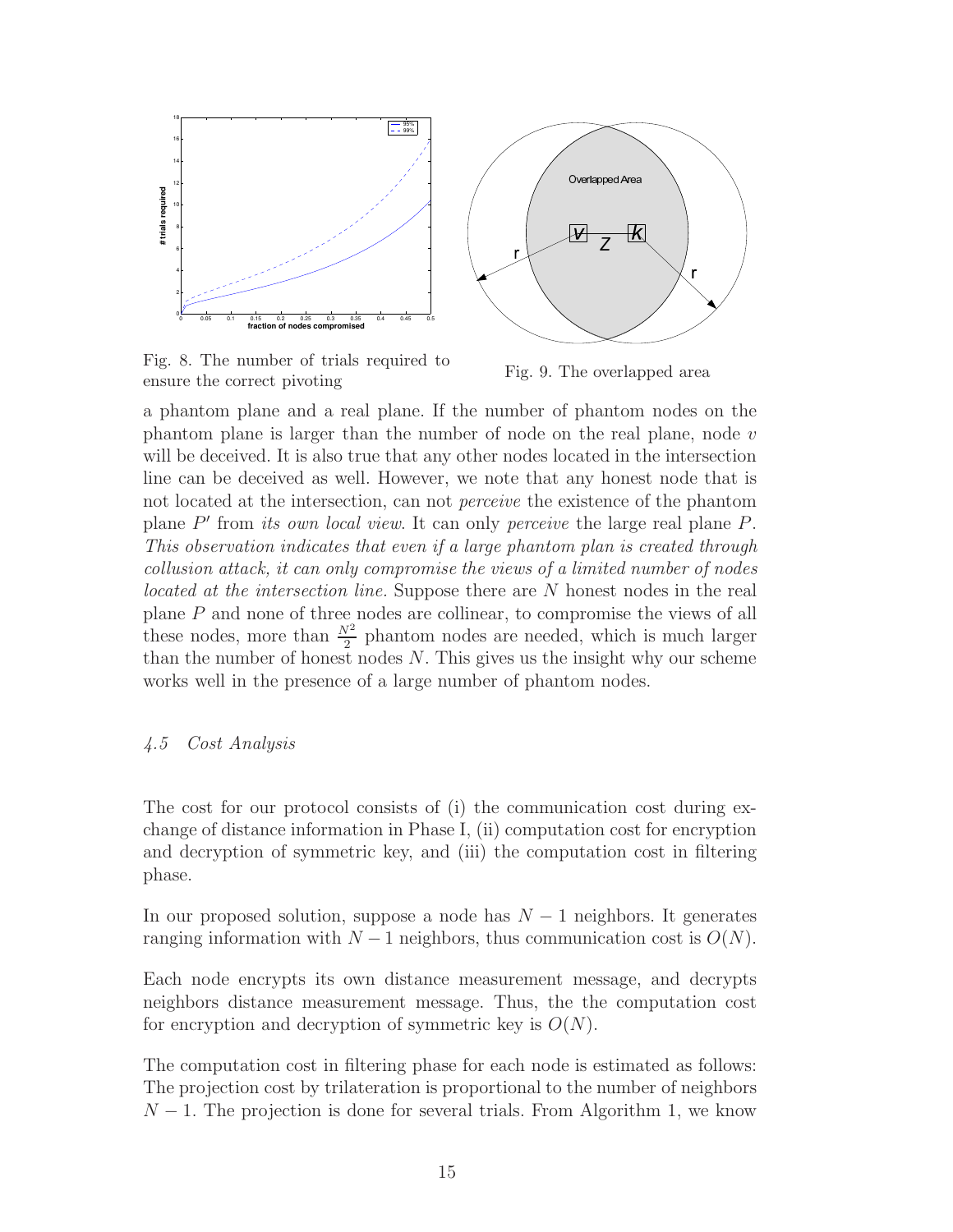that *iter* controls the number of trials. Thus, the computation cost for each node is  $iter \times (N-1)$ . The value *iter* is determined differently depending on the ratio of honest nodes and phantom nodes. This is because our algorithm is speculative in nature. Obviously, it is unacceptable if such speculation takes a large number of trials.

We'll show the expected number of trials *iter* in Algorithm 1 is small even with a large percentage of phantom nodes. To identify the largest consistent subset, our speculative algorithm can not stop before the node  $v$  successfully selects two honest pivots. Suppose  $q$  is the probability that a random neighbor is a phantom node, the probability at least one of pivot is a phantom pivot is  $1 - (1 - q)^2$ . During *iter* trials, the probability that at least one of trial succeeds in selecting two honest pivots is:

$$
P[X \ge 1] = 1 - (1 - (1 - q)^2)^{iter}
$$

The number of trials required to ensure the successful filtering with probability 95% and 99% is shown in Figure 8. As shown in Figure 8, even 50% nodes are phantom nodes, the number of trials needed is only 16 to achieve 99% success ratio. We also note that the number of trials only affects the computation overhead. No extra communication is needed when the number of trials increases.

With the node density of 10, to achieve 99% success ratio, we need 16 iterations with 10 trilateration per iteration, a computation that finishes within several milliseconds in Mica motes.

## 4.6 Number of Trials Available



Fig. 10. Average number of possible pairs of pivots for the given number of neighbors

If the computation overhead can be ignored, ideally we want to perform as many trials as possible. This section analyzes the expected number of trials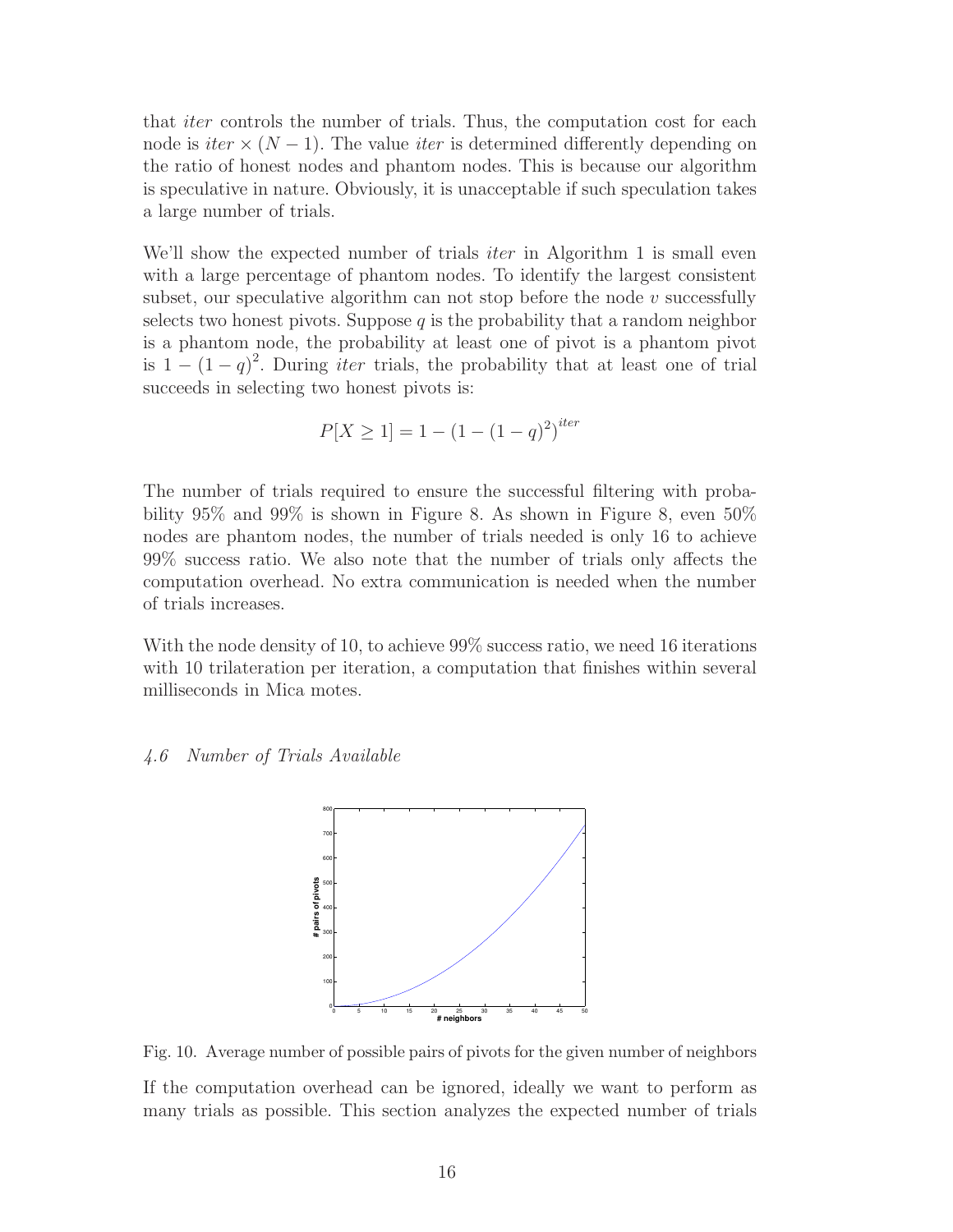available for computation. Suppose the node  $v$  can obtain distance measurements from all neighboring nodes that are less than  $r$  meters away, as shown in Figure 9, to verify a certain node  $k$  we need at least two honest nodes exist within common range  $r$  from  $v$  and  $k$  so that an unique plane is determined. And, as long as there exist at least two honest nodes within the overlapped area shown in Figure 9, each local unique plane can be stitched together, resulting in one unique plane with  $v$  at the origin.

As described in Algorithm 1, a node  $v$  uses itself as the first pivot, and two randomly selected neighbors are used as second and third pivot. For one test node k, if z is the distance between node v and k, the size of overlap region shown in Figure 9 is:

$$
A_{overlap}(z) = 2r^{2}\cos^{-1}(\frac{z}{2r}) - z\sqrt{r^{2} - (\frac{z}{2})^{2}}
$$

Two selected pivots must be the common neighbor of node  $v$  and the the tested node k. The average number of common neighbors throughout all the possible values of z is:

$$
N_{avg} = \frac{n}{\pi r^2} \int_0^r f(z) \times A_{overlap}(z) dz = 0.586503 \times n
$$

where  $f(z)$  is probability density function of z.

$$
f(z) = \frac{\partial [Pr(Z \le z)]}{\partial z} = \frac{\partial}{\partial z} [\frac{\pi z^2}{\pi r^2}] = \frac{2z}{r^2}.
$$

Since the average total number of common neighbors is  $0.586503 \times n$ , the number of available pairs is approximately  $((0.586503 \times n) - 1) \times (0.586503 \times$  $n/2$ . As we know from Section 4.5, 16 trials can render a 99% success ratio even with 50% phantom nodes. Accordingly, a node density of 10 neighbors can sufficiently satisfy the requirement. To illustrate the analytical results numerically, Figure 10 shows the relation between the number of neighbors and the number of pairs available for speculative filtering.

#### 4.7 Avoid Collinear Pivots

If two pivots chosen are collinear with node  $v$ , i.e., they form a straight line, the chance that a node's location flips from one side of this line to the other side is high. This type of localization error could lead to a high rate of false positives in which an honest node are filtered out as phantom nodes. In this section, we investigate the relation between ranging measurement error and localization error in cases of collinear and non-collinear pivots. Our conclusion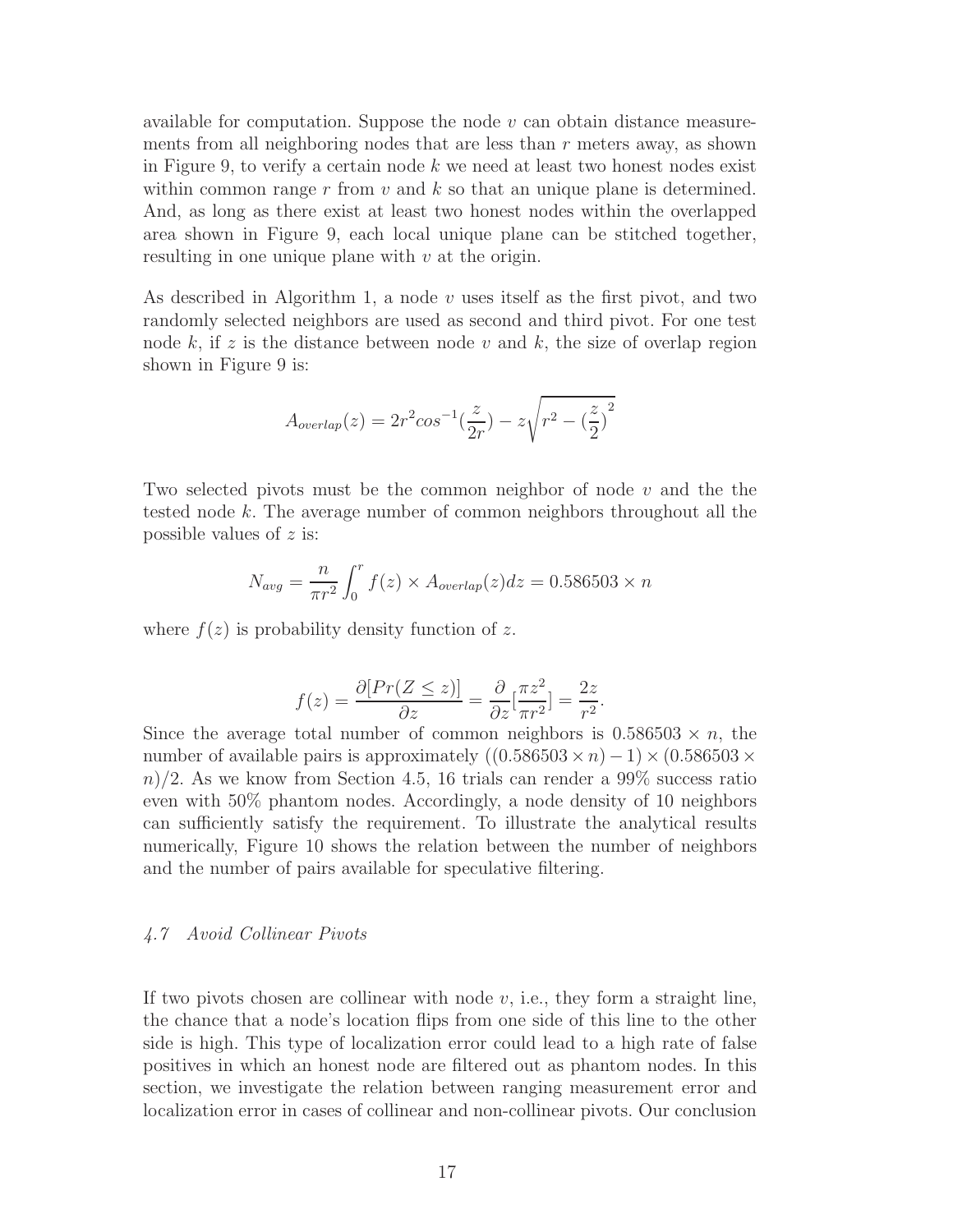

Fig. 13. Distance measurement error

Fig. 14. Localization error

from this study indicates that it is critical for us to prevent using collinear pivots to establish the local coordinate system. Following are details of our analysis.

One criterion by which we evaluate the performance of the algorithm is how the computed localization differs from the known ground truth. This error is expressed as:

$$
\sigma_p^2 = \sum_{i=1}^{N} \frac{(\hat{x}_i - x_i)^2 + (\hat{y}_i - y_i)^2}{N}
$$

where N is the number of nodes,  $\hat{x}_i$  and  $\hat{y}_i$  compose the localized location

of node i, and  $x_i$  and  $y_i$  composed the true location of node i. This metric is simply the mean-square error in Euclidean 2D space.

It is useful to compare  $\sigma_p^2$  to  $\sigma_d^2$ , the mean-square error in the raw distance measurements, since the error model of the measurements determines the minimum achievable  $\sigma_p$  of an ideal localization algorithm. The mean-square error of the distance measurements is: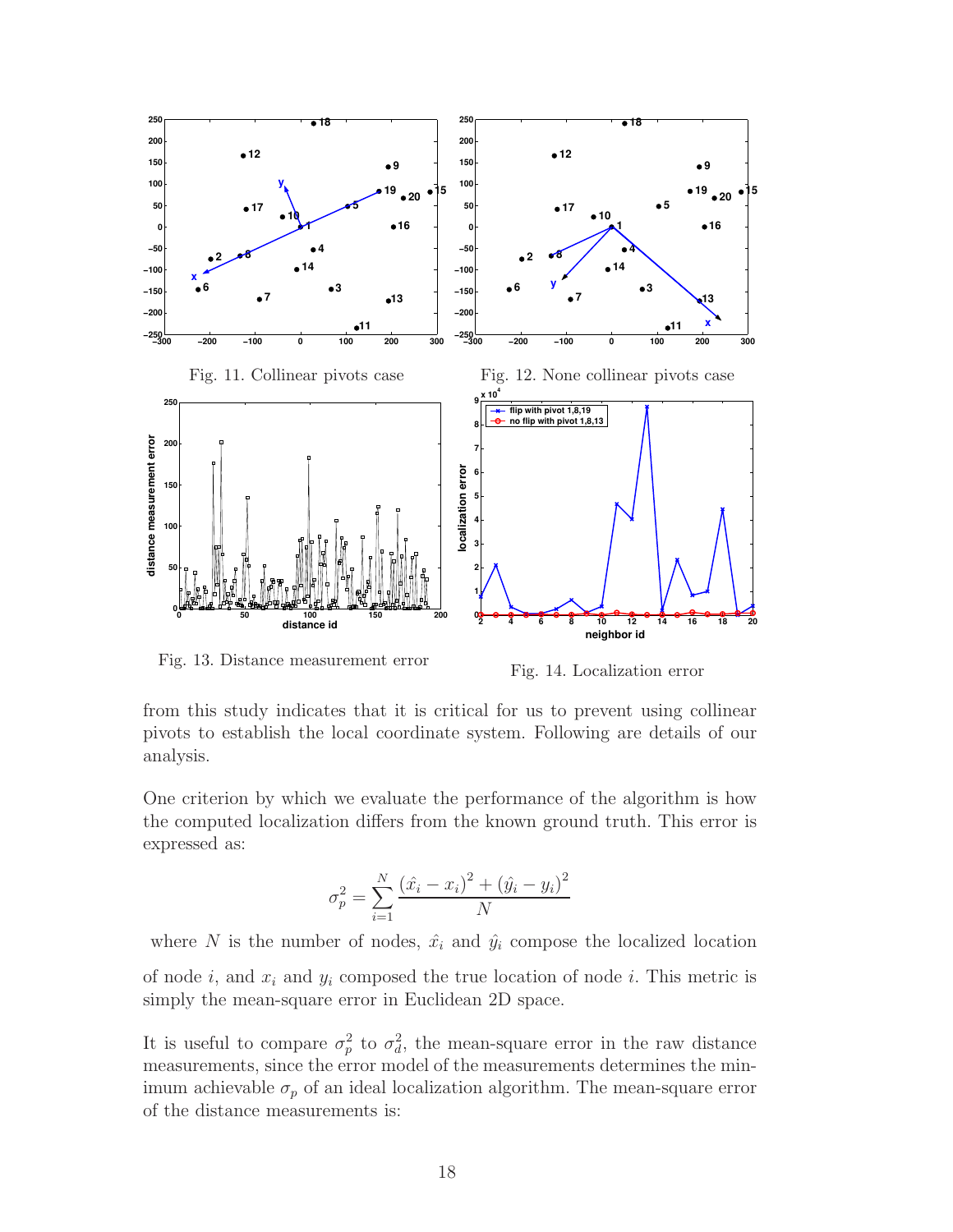$$
\sigma_d^2 = \sum_{i,j} \frac{\left(\hat{d}_{ij} - d_{ij}\right)^2}{M}
$$

where M is the number of inter-node distances,  $\hat{d}_{ij}$  is the measured value of distance i, and  $d_{ij}$  is the true value of distance between node i and j.

Figures 11 and 12 show an example of neighbor distribution. Node  $v$  has node  $id = 1$  and neighbor  $2, \ldots, 20$  has real relative location shown in the figure. The distance measurement error for each pair of nodes is calculated as  $\left(\hat{d}_{ij} - d_{ij}\right)^2$  and shown in Figure 13.

In the first trial, pivots 1, 8, 19 are selected and in the second trial, pivots 1, 8, 13 are selected. In Figure 11, the pivots 1, 8, 19 are collinear, which is prone to flipping. Figure 14 shows the comparison of the localization errors,  $(\hat{x}_i - x_i)^2 + (\hat{y}_i - y_i)^2$ , for each node between first and second trail. Obviously the collinear pivots (Figure 11) cause significantly higher localization error than non-collinear pivots (Figure 12). In the collinear case, the large localization error is mostly from the vertex flipping rather than the ranging measurement error. To reduce such the error due to vertex flipping, we adopt the solution proposed in [\(23\)](#page-30-12). According to [\(23\)](#page-30-12), their algorithm regards only those triangles with a sufficiently large minimum angle as robust. To select the robust triangles,  $(23)$  $(23)$  chooses a threshold  $d_{min}$  based on the measurement noise and identify those triangles that satisfy:  $b \sin^2 \theta > d_{min}$  where b is the shortest side and  $\theta$  is the smallest angle. The equation bounds the worst-case probability of a flip error for each triangle. When  $d_{min}$  was chosen to be  $3\sigma$ , for Gaussian noise, this bounds the probability for flipping to be less than 1%. In our solution, for a triangle made by three pivots and the shortest side b and smallest angle  $\theta$  of the triangle the threshold is tested. The pivots that do not satisfy the condition will be excluded.

## 5 Robustness against Existing Attacks

In this section, we applies our proposed approach to existing attacks, i.e., wormhole attack, node replication, sybil attack, etc. We first create virtual planes following the approach described in the previous sections. Then, two virtual planes are stitched together using Algorithm 2. During this process, wormhole attack, node replication, sybil attack are detected.

The stitching process of two planes is described in Algorithm 2. It tests if a set of nodes  $C_1$  on plane  $P_1$  and another set of nodes  $C_2$  on plane  $P_2$  can be combined consistently. If there are more than three common nodes in  $C_1$  and  $C_2$ , we fix those common nodes. If the relative topology of those nodes on  $P_1$  are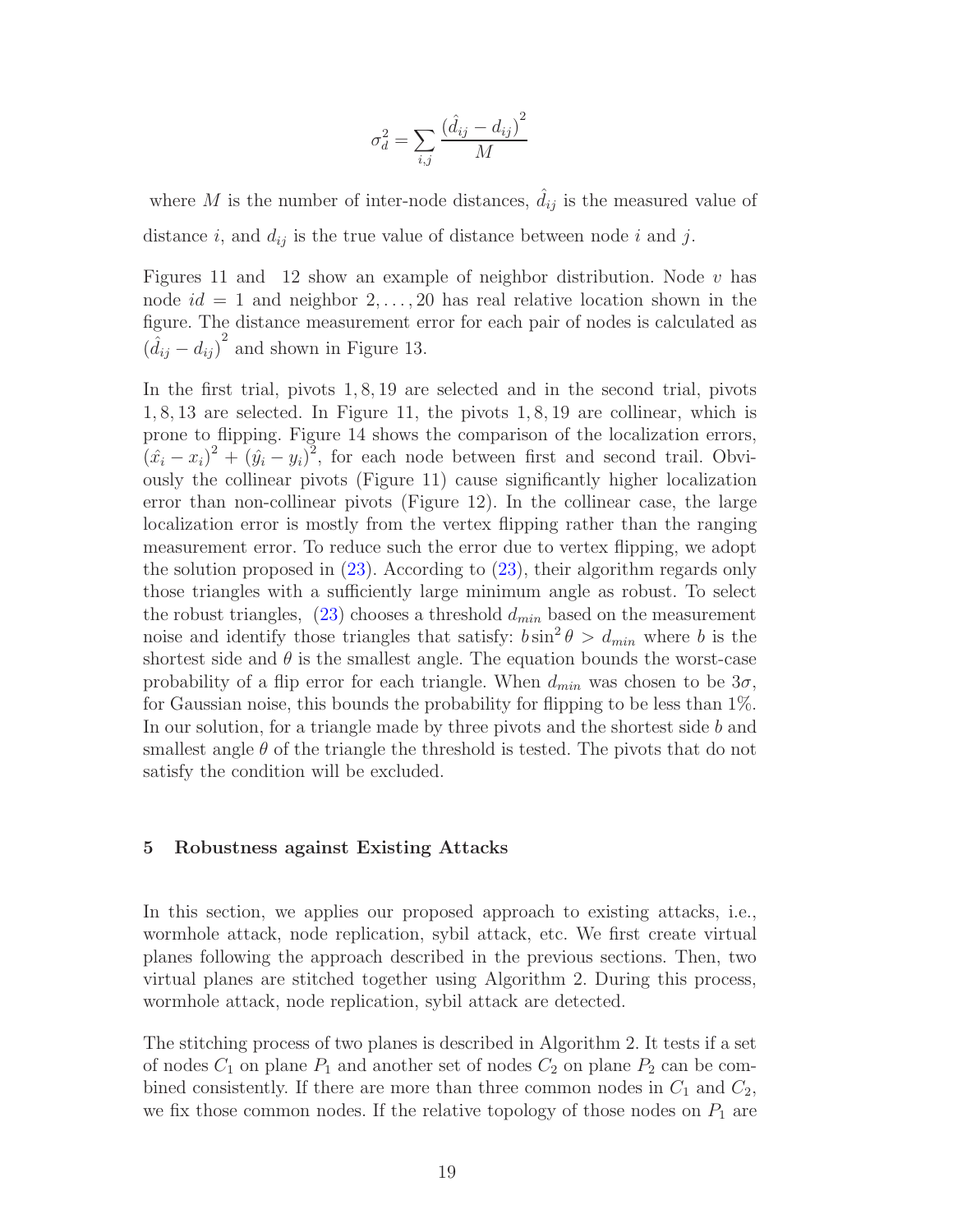Algorithm 2. Combine $(P_1, P_2)$ 

plane  $P_1$  contains a set of nodes  $C_1$  and plane  $P_2$  contains a set of nodes  $C_2$ if  $|C_1 \cap C_2| < 3$  then return false end if for nodes  $i, j \in C_1 \cap C_2$ ,  $i \neq j$  do if  $P_1$  and  $P_2$  have different values for  $\tilde{d}_{ij}$  then return false end if end for fix  $C_1 \cap C_2$ , and stitch two planes  $P_1$  and  $P_2$ . **if** There exists  $\hat{d}_{ij}$ ,  $i \in P_1, j \in P_2$ , and  $|\hat{d}_{ij} - \tilde{d}_{ij}| \ge \epsilon$  then return false end if return true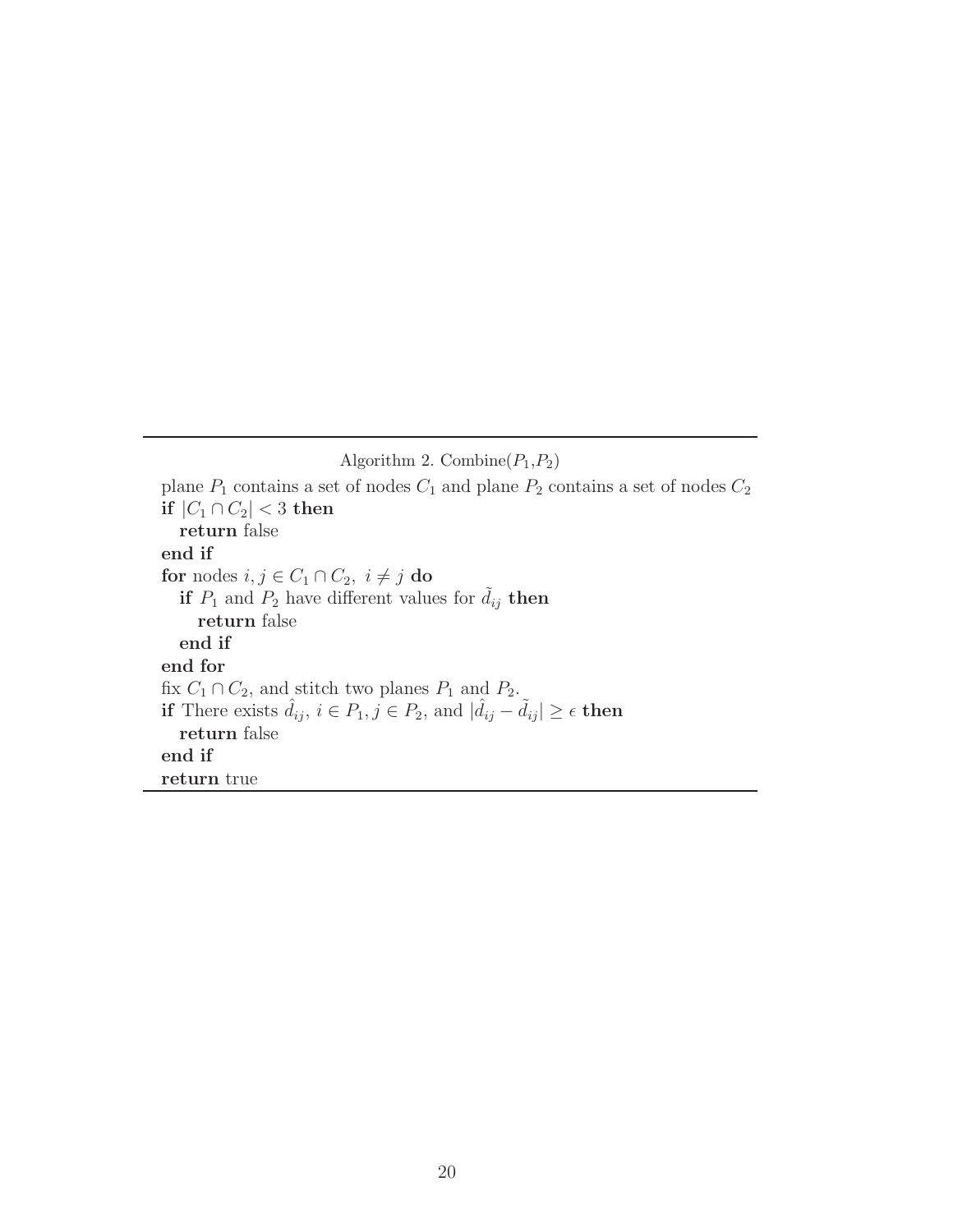different from the topology on  $P_2$ , two planes cannot be combined consistently. When two planes are stitched together by fixing those common nodes, if there exists distance measurement  $d_{ij}$  between a node i in  $C_1$  and another node j in  $C_2$ , and the difference between measured distance and computed distance on the stitched map is non-trivial,  $|\hat{d}_{ij} - \tilde{d}_{ij}| \geq \epsilon$ , they cannot be combined consistently. Otherwise, the stitched plane is regarded as a consistent map. In addition, if  $C_1 \cap C_2 = C_1 = C_2$ , then we conclude that  $C_1$ 's map is the same as  $C_2$ 's.

Figure 15 lists five types of phantom node attacks and our approach to detect the attacks. We describe the process in node 1's local view. The real plane in the first column in Figure 15 is the actual placement of each node. We mark the malicious nodes with circles. For each neighboring node or the nodes connected through wormhole, the distance measurements are collected as specified in the Section 4.1. From the collected distance measurements, node 1 creates its virtual plane as described in Algorithm 1. Then, we input the virtual plane to Algorithms 2.

- (a) No Attack: In Figure 15a, the real plane consists of 9 honest nodes. Node 1 has distance measurements with nodes  $2, \ldots, 9$ . For any two planes  $P_1$ and  $P_2$  created by different sets of pivots, the same plane is created, and Algorithm 2 always returns true.
- (b) Compromised Anchor: The anchor generates ranging information like other non-anchor nodes, and the compromised ranging information can be filtered with our proposed method. In addition, anchor generates beacons that contain anchor's location on global coordinate system. This information may not needed in fact because the global location can be always obtained by stitching local maps following methods in [\(23;](#page-30-12) [10\)](#page-30-13). However, anchor nodes are provided, we can still detect the compromise of global location in beacon by comparing distance between global locations of two anchor nodes with the distance between two anchor nodes in the stitched local maps.

In our example in Figure 15b, the real plane consists of 10 regular nodes and two anchor nodes 11 and 4, where the anchor 4 is compromised. We assume the compromised anchor 4 generates consistent distance measurement, but modified anchor location in its beacon. The node 1 has distance measurements with  $2, \ldots, 9$ , and the node 10 has distance measurements with  $2, 3, 10, 5, 6, 11, 8, 9, 12$ . Two distinct virtual planes  $P_1$  and  $P_2$  are constructed by node 1 and node 10, and inputed to Algorithm 2. It returns true because the compromised anchor does not generate inconsistent distance measurement. However, when the distance between anchors on the stitched map,  $d_{4,11}$ , is compared with the difference of global locations,  $|(x_4, y_4) - (x_{11}, y_{11})|$ , we detect the inconsistency.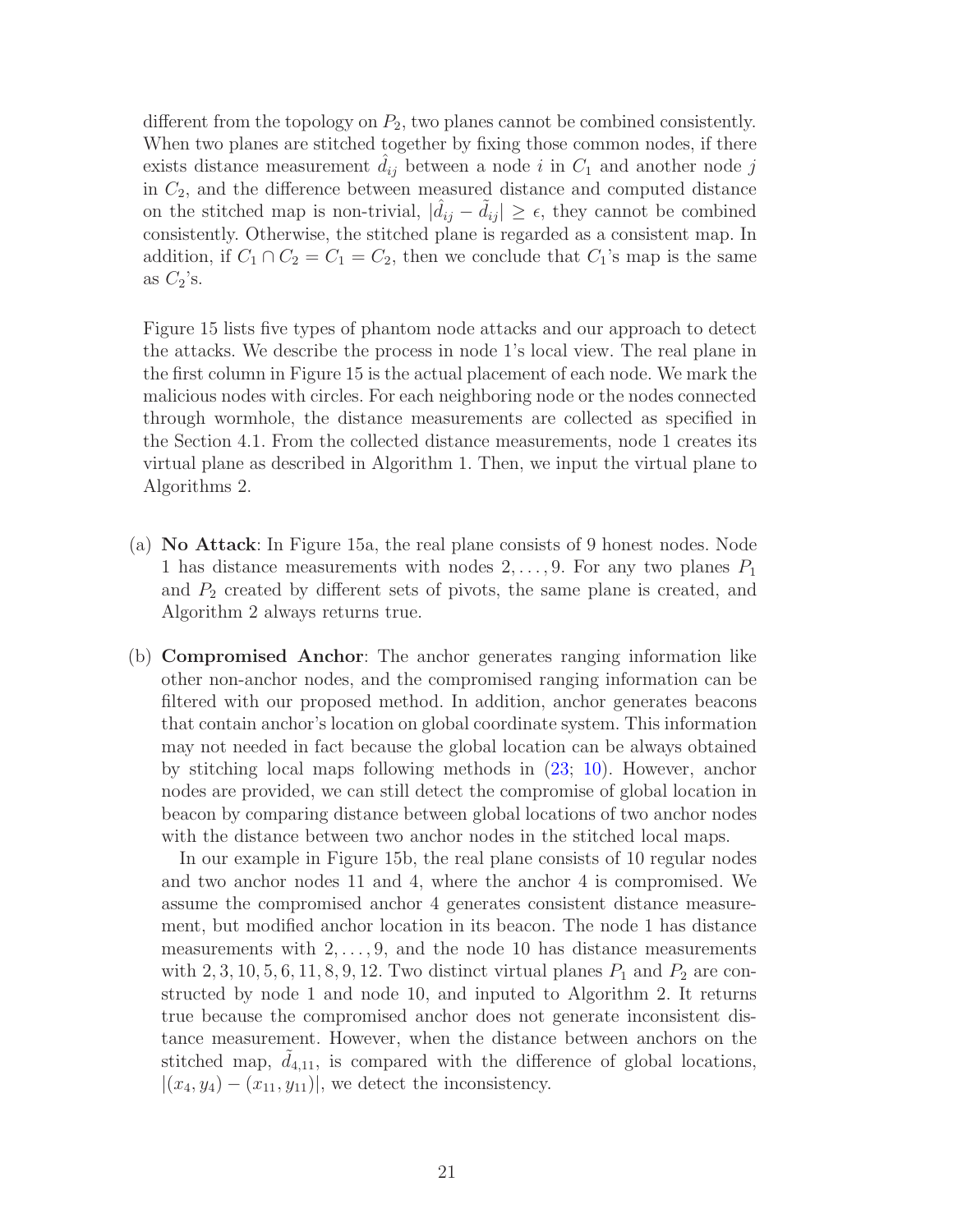| Real Plane                                                                                               | Mea-<br>Distance<br>surement                                                                                                                                                                            | Virtual Plane after<br>Filtering                                                                                                                       | <b>Attack Detection</b>                                                                                                                                                                      |
|----------------------------------------------------------------------------------------------------------|---------------------------------------------------------------------------------------------------------------------------------------------------------------------------------------------------------|--------------------------------------------------------------------------------------------------------------------------------------------------------|----------------------------------------------------------------------------------------------------------------------------------------------------------------------------------------------|
| (a) No Attack<br>123<br>4 5 6<br>7 8 9                                                                   | Node 1 collects:<br>$\hat{d}_{1,2}, \ldots, \hat{d}_{1,9}$<br>$\hat{d}_{2,1}, \ldots, \hat{d}_{2,9}, \ldots$                                                                                            | Plane $P_1$ by node 1:<br>123<br>4 5 6<br>7 8 9                                                                                                        | $C_1 \leftarrow \{1,\ldots,9\}$<br>$C_2 \leftarrow \{1, \ldots, 9\}$<br>Combine $(P_1, P_1) \rightarrow$ true                                                                                |
| (b) Compromised<br>Anchor<br>1 2 3 10<br>$(4)$ 5 6 11<br>7 8 9 12                                        | Node 1 collects:<br>$\hat{d}_{1,2} \ldots, \hat{d}_{1,9} \ldots$<br>$beacon: (x_4, y_4)$<br>Node 10 collects:<br>$\hat{d}_{10,2}, \hat{d}_{10,3}, \hat{d}_{10,5}, \ldots$<br>$beacon: (x_{11}, y_{11})$ | Plane $P_1$<br>Plane $P_2$<br>by node 1:<br>by node $10$ :<br>123<br>2 3 10<br>4 5 6<br>5 6 11<br>7 8 9<br>8 9 12                                      | $C_1 \leftarrow \{1, \ldots, 9\}$<br>$C_2 \leftarrow \{2, 3, 5, 6, 8, 9,$<br>10, 11, 12<br>Combine $(P_1, P_2) \rightarrow$ true<br>$\tilde{d}_{4,11} \neq$<br>$ (x_4,y_4)-(x_{11},y_{11}) $ |
| (c) Wormhole<br>Attack<br>123<br>11 12 13<br>4(5)6<br>14(15)16<br>7 8 9<br>17 18 19                      | Node 1 collects:<br>$\hat{d}_{1,2}, \ldots, \hat{d}_{1,9}$<br>$\ldots, \hat{d}_{5,15}, \ldots$                                                                                                          | Plane $P_1$<br>Plane $P_2$<br>by node 1:<br>by node 11:<br>123<br>11 12 13<br>4 5 6<br>14 15 16<br>7 8 9<br>17 18 19                                   | $C_1 \leftarrow \{1, \ldots, 9\}$<br>$C_2 \leftarrow \{11, \ldots, 19\}$<br>Combine $(P_1, P_2) \rightarrow$ false                                                                           |
| (d) Replication<br>Attack<br>123<br>11 12 13<br>$4\bigcirc 5$<br>$14$ $\bigcirc$ 15<br>6 7 8<br>16 17 18 | Node 1 collects:<br>$\hat{d}_{1,2}, \ldots, \hat{d}_{1,8}$<br>$\hat{d}_{1,11}, \ldots, \hat{d}_{1,18}$<br>.                                                                                             | Plane $P_1$<br>Plane $P_2$<br>by node 1:<br>by node 11:<br>123<br>11 12 13<br>4<br>5<br>14<br>15<br>6 7 8<br>16 17 18                                  | $C_1 \leftarrow \{1,\ldots,8\}$<br>$C_2 \leftarrow \{11, \ldots, 18\}$<br>Combine $(P_1, P_2) \rightarrow$ false                                                                             |
| (e) Sybil Attack<br>$1 \quad 2 \quad 3$<br>4(5)6<br>7 8 9                                                | Node 1 collects:<br>$\hat{d}_{1,2}, \ldots, \hat{d}_{1,8}$<br>$\hat{d}_{1,11}, \ldots, \hat{d}_{1,18}$<br>$\ldots$                                                                                      | Two virtual planes $P_1$<br>and $P_2$ by node 1:<br>123<br>11 12 13<br>$14 - 15$<br>6<br>16 17 18√<br>789<br>5 11 12 13 14<br>123456789<br>15 16 17 18 | $C_1 \leftarrow \{1, \ldots, 9, 11, \ldots, 18\}$<br>$C_2 \leftarrow \{1, \ldots, 9, 11, \ldots, 18\}$<br>Combine $(P_1, P_2) \rightarrow$ false                                             |

Fig. 15. Attack detection

(c) Wormhole Attack: The wormhole attack is the attack where two nodes physically or logically located far away behave as if they have short path to deliver messages. Figure 15c shows wormhole attack. In the figure, 9 nodes are located far away from other 9 nodes. Thus, the node 1 has distance measurement only with  $2, \ldots, 9$  because it is far away from other 9 nodes.

Two compromised nodes in the center create wormhole to pretend to be neighbor. For example, node 5 announces a fake distance measurement with node 15. Two virtual planes  $P_1$  and  $P_2$  created by node 1 and 11 are failed to be combined in Algorithm 2 because distance measurement between node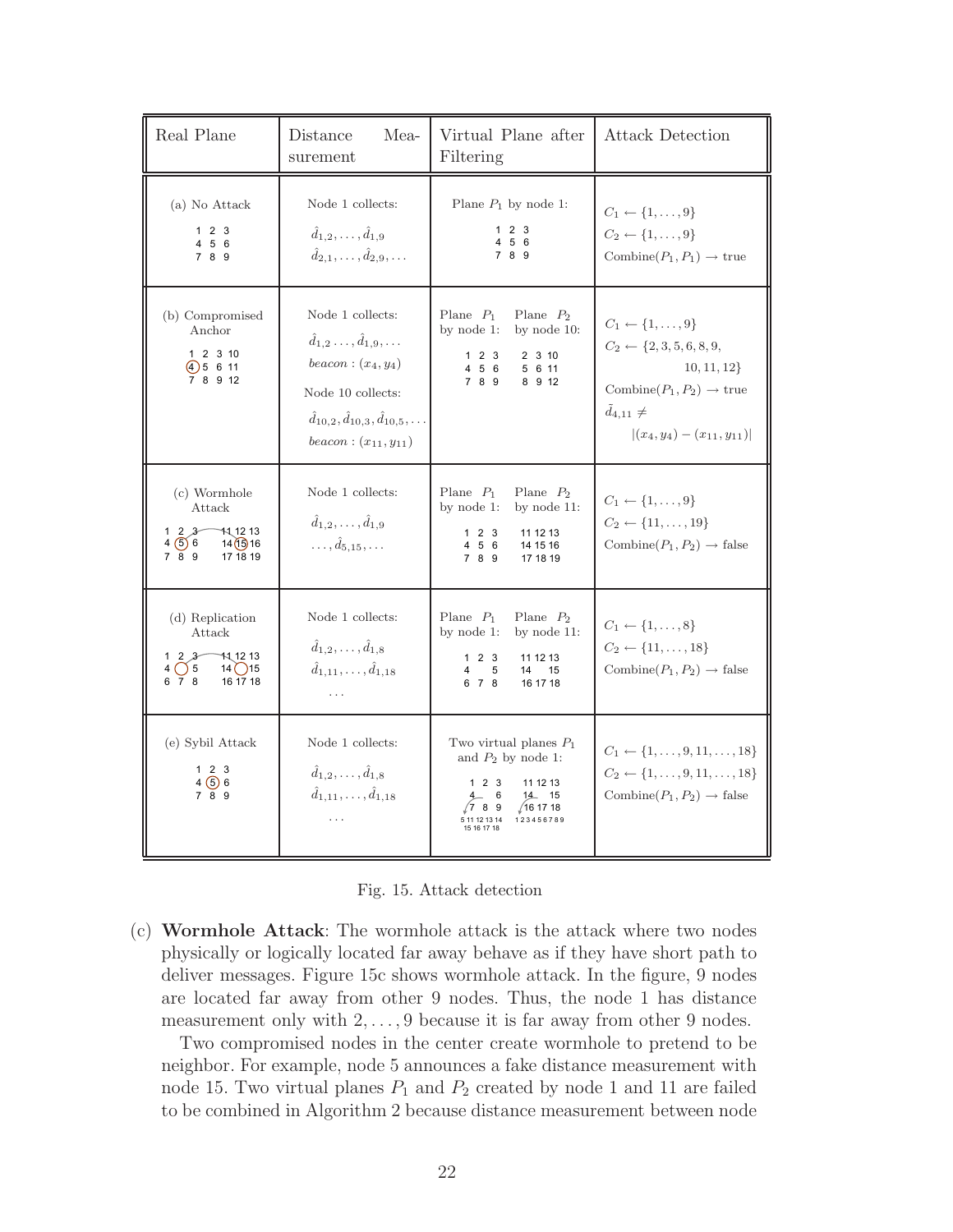5 and 15,  $\hat{d}_{5,15}$ , is not matched to the distance  $\hat{d}_{5,15}$  on the stitched map.

(d) Replication Attack: Figure 15d shows the replication attack through a wormhole, in which 8 nodes are located far away from other 8 nodes. The attacker does not involve in any direct compromise of nodes, but two replicators in the left and right side each, replicate the messages of honest nodes through the wormhole.

For example, a replicator in the left side replicates distance measurement messages of nodes  $1, \ldots, 8$  in the left side to the other replicator in right side which announces the replicated messages to nodes  $11, \ldots, 18$  in right side. The distance measurement messages of nodes 11, . . . , 18 are also replicated from right side of nodes to left side of nodes in the similar way. In result, nodes in left side and nodes in right side believe they are neighbors to each other. Node 1 creates a plane  $P_1$  filtering inconsistent distance measurement between nodes in left side and in the right side. In result, the plane  $P_1$ contains nodes  $1, \ldots, 8$ . Node 11 creates a plane  $P_2$  filtering inconsistent distance measurement between nodes in left side and in the right side. In the result, the plane  $P_2$  contains nodes  $11, \ldots, 18$ . Two planes  $P_1$  and  $P_2$ fails in Algorithm 2 because they do not have common nodes.

(e) Sybil Attack: The sybil attack is the attack where a compromised node takes role of several node entities to the honest node, thus consume the fixed resource more than it has to. Figure 15e is when the sybil nodes are created. The node in the center is compromised and it takes a role of nonexisting node  $11, \ldots, 18$ . If it inserts false distance measurement messages between phantom nodes  $11, \ldots, 18$ , it may create phantom plane consisting of phantom nodes. However, the honest nodes on real plane  $P_1$  will be separated from the phantom nodes on the phantom plane  $P_2$ . Two planes  $P_1$  and  $P_2$  fails in Algorithm 2.

## 6 Simulation Results

In this section, we provide the simulation results for our proposed scheme. We generate a set of sensor nodes on the random locations. The node and all of its neighbors participate in the phantom node detection in a decentralized manner. After each node updates its neighbor list, they exchange distance information and filter phantom nodes. We describe the performance metric and simulation results with consideration of ranging measurement error. We also provide the simulation result when the sybil node is assumed. We varies the number of neighbors (node density) from  $5$  to  $50$  with  $10 - 30$  trials for a verification of a given topology of neighbors. The number of phantom nodes and honest nodes are set to between 0 and 20. We assume the ranging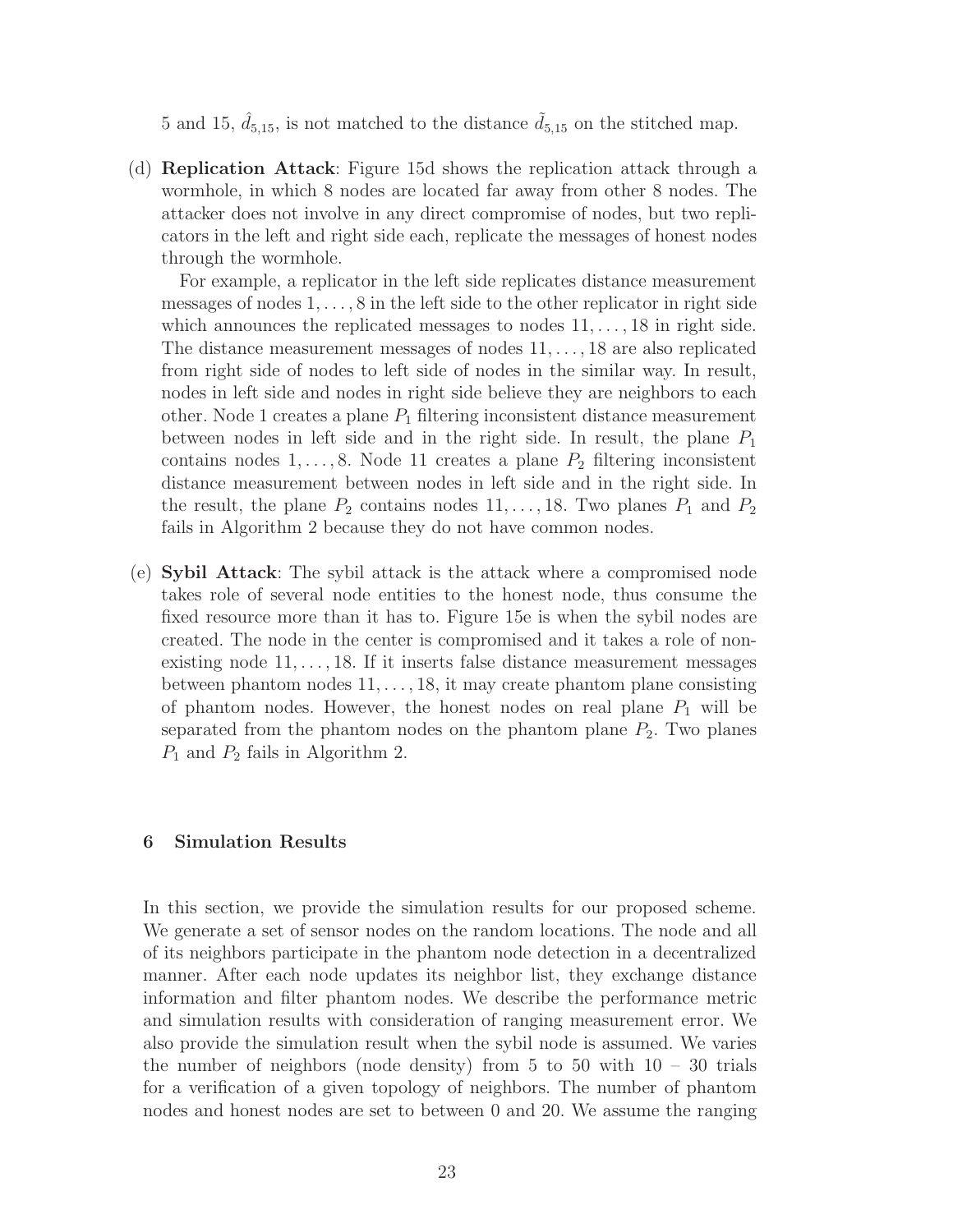

Fig. 16. Distribution of number of nodes verified (10 trials) measurement has error rates 1%, 3% and 5%.

## 6.1 Case Study

We first illustrate the speculative filter through a case study. In this experiment, we speculatively choose a pair of pivots in each trial (10 trials in total), and record the number of legitimate nodes and the number of phantom nodes identified in each trial as shown in Figure 16. When 10 trials are done, with more than 99% probability, at least in one trial, two pivots are legitimate nodes. In the trial 1, 3 and 8, the consistent subsets consists of phantom nodes, but it is not selected as a final result because that the size is small compared to other trials as shown in Figure 16. The trials among 2, 4, 5, 6, 7, 9 and 10 are selected as the final largest consistent subset. In those trials, most of phantom nodes (20 phantom nodes are tried by two attackers) are filtered. A few phantom nodes is included in this example, but interestingly, these phantom nodes included are projected to the actual attacker's locations. Thus they are not actually phantom any more. Figure 17 shows the real locations of legitimate nodes (indicated by filled circles) and fake locations of phantom nodes (indicated by empty circles). The Figure 18 is the projected location from collected data. The legitimate nodes are projected to their real locations while most of phantom nodes are either filtered or projected to their actual attacker's locations.

# 6.2 Performance

The effectiveness of the proposed scheme is evaluated by the false positive rate, the probability that a honest node is determined as a phantom node and by the false negative rate, the probability that a phantom node is determined as a honest node, which are calculated by: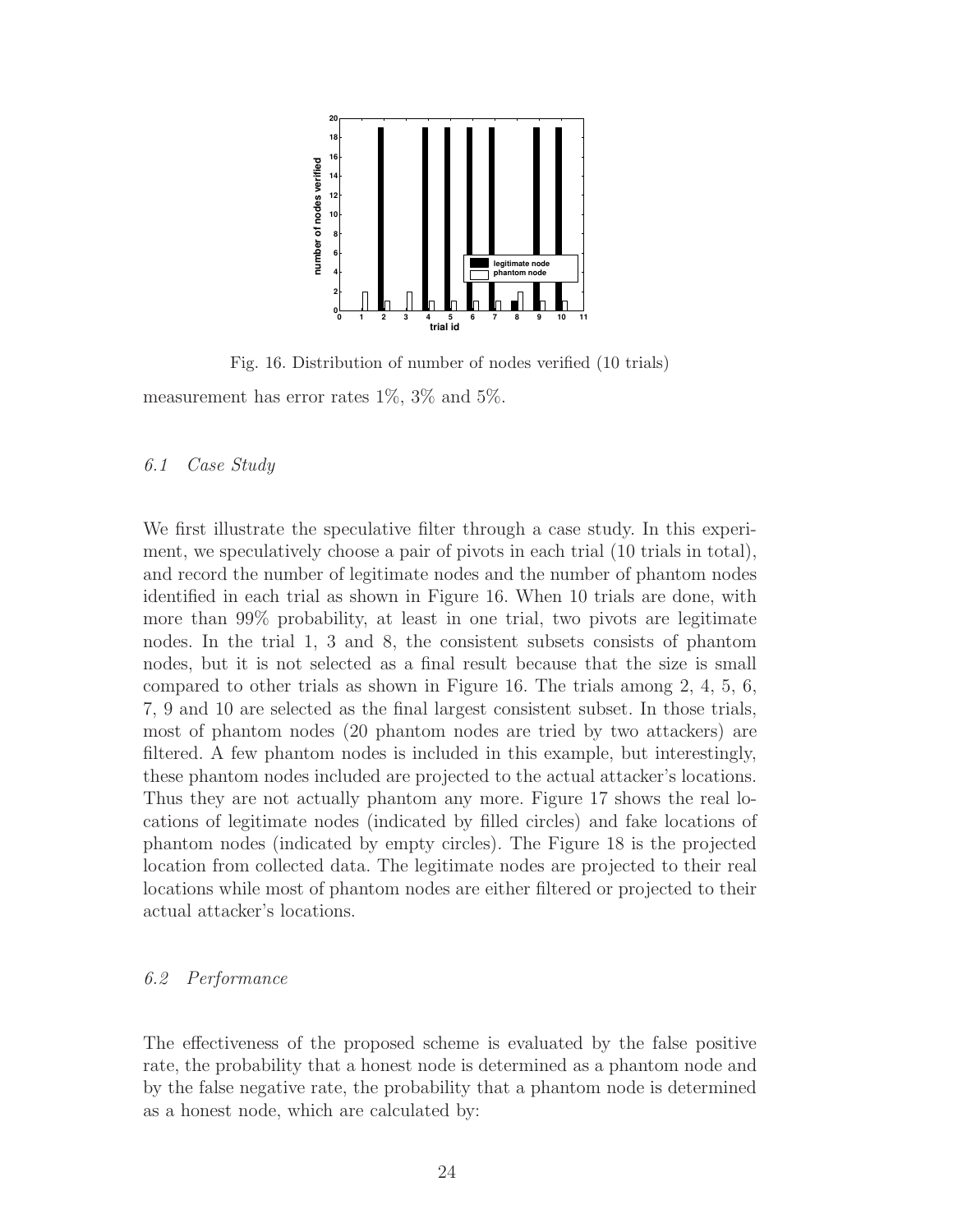

Fig. 17. Real location of honest nodes and the location attacker intended



Fig. 18. Projected location of honest nodes and phantom nodes on virtual plane

| false positive rate $=$ $=$ | number of honest nodes failed verification |  |
|-----------------------------|--------------------------------------------|--|
|                             | total number of honest nodes               |  |
| false negative rate $=$ $-$ | number of phantom nodes authenticated      |  |
|                             | total number of phantom nodes generated    |  |

The performance results slightly varies according to the density of neighbors, ranging measurement accuracy, and number of phantom nodes. Overall false negative rate and false positive rate is around 0.1 most of cases, showing that our solution is effective to filter phantom nodes. The false negative rate includes the case when the phantom node is projected to the attacker's actual location.

# 6.3 Density and Number of Trials

In the simulation we limited the number of trials so that at least one of them has all honest pivots. This can be calculated as follows: First, determine the maximum number of phantom nodes possible, which is the resiliency against the attacker. Then, from the ratio between the number of honest nodes and the maximum number of compromised nodes, we can calculate the required number of trials to ensure one of the trials has all honest pivots. When the number of honest nodes is 20 and the maximum number of phantom nodes is 20, 16 trials are required.

## 6.4 Localization Error

The ranging measurement error is directly related to localization error and localization error affects the performance of phantom node detection. The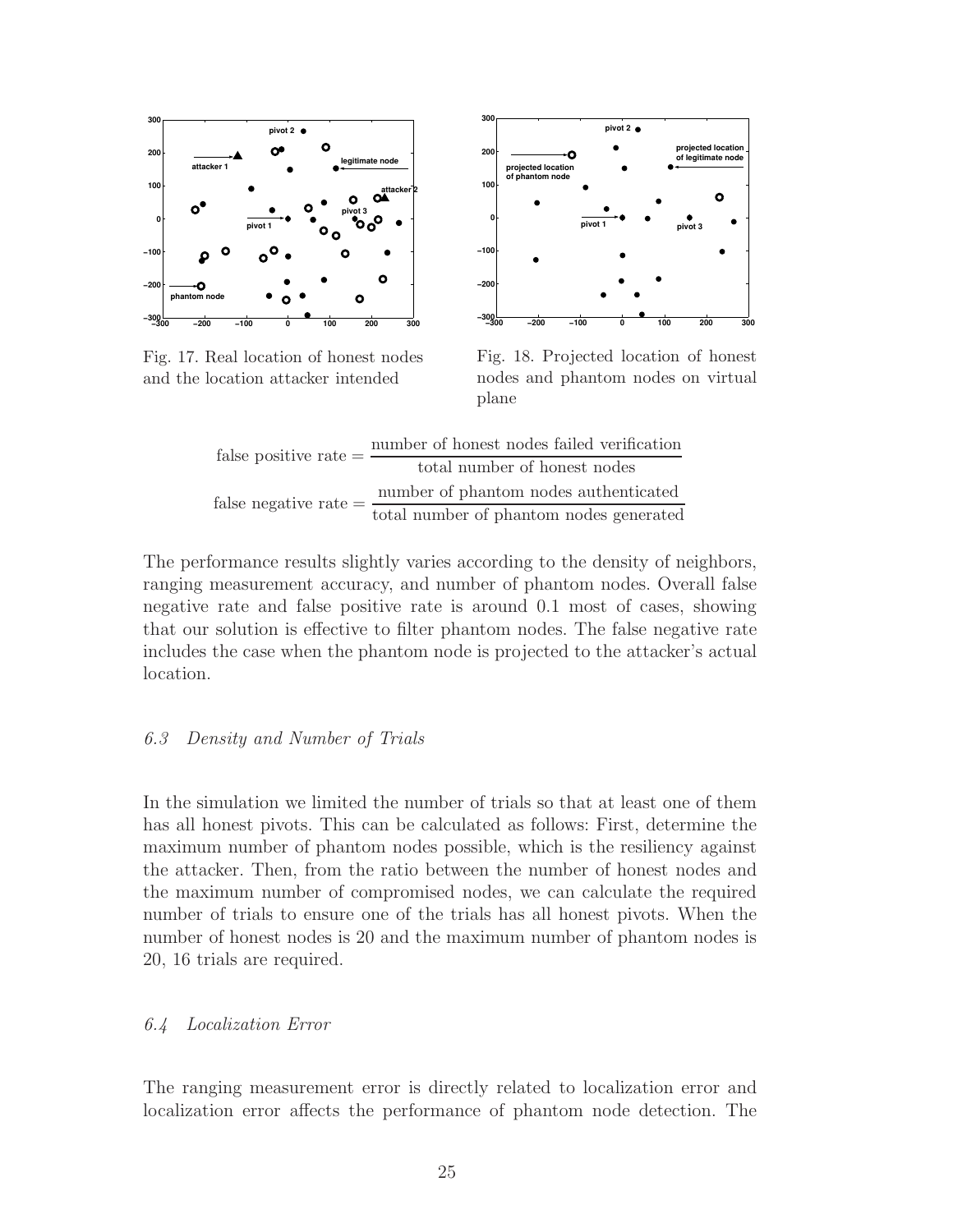

Fig. 19. Performance according to various ranging measurement error



Fig. 21. False negative rate

ranging measurement accuracy depends on the media employed and the localization error depends on the localization technique used together with the ranging measurement error. We assume the displacement of the positions the attackers try to achieve is more than the random localization error.

According to our experiment, when the ranging is measured with a high accuracy, the false positive rate and false negative rate is almost zero. On the other hand, when the ranging is measured coarsely, the false positive rate and false negative rate increase. Our study in section 4.7 indicates that this is because trilateration in [\(32](#page-31-8)) is sensitive to the ranging measurement error, not because of our filtering solution.

Figure 19 shows the false positive rate and false negative rate according to the threshold  $\epsilon$  for noise tolerance. The threshold value  $\epsilon$  is the maximum acceptable difference between the distance estimate in distance measurement phase and the distance between projected nodes on the virtual plane. For a given threshold value  $\epsilon$ , the false positive rate trades off with the false negative rate. When the threshold  $\epsilon$  is determined more strictly the possibility that the honest nodes are not verified as legitimate increases while the possibility that the compromised nodes are filtered increases.



Fig. 20. False positive rate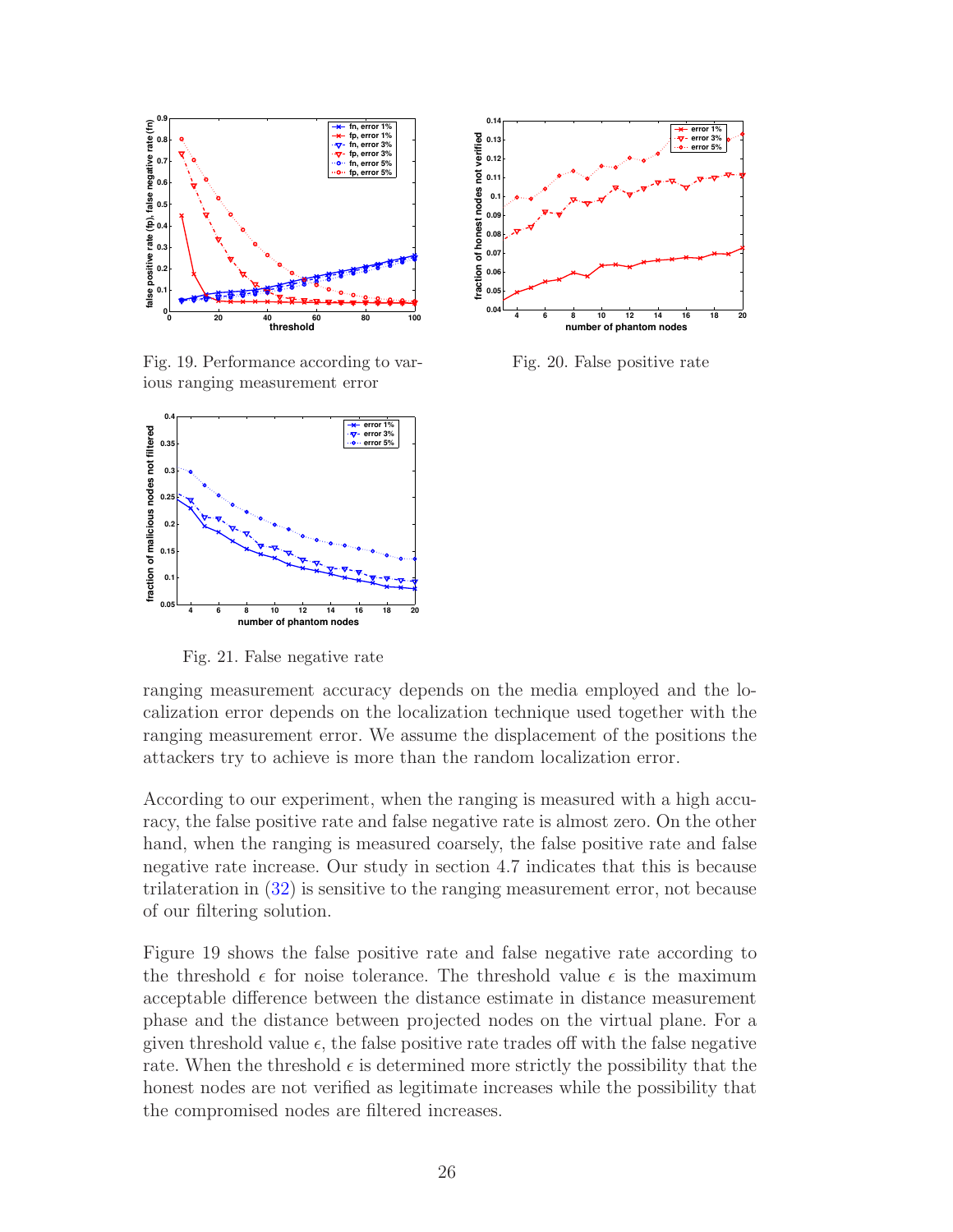Figure 19 shows the performance according to various threshold values for the ranging measurement error  $1\%, 3\%, 5\%$ . We use the threshold value 37 for ranging measurement error 3% where the false negative rate and false positive rate are intersected. As shown in Figure 19, as the ranging measurement error increases, the false negative and false positive rate increase. While the false negative rate decreases sharply in the early stage in the graph, the false positive rate increases gradually but does not have sharp increase in the later stage. This means that the phantom node detection is not sensitive to the ranging measurement error and the value of threshold. Also, we note that the false negative rate varies in range of 0.05−0.25, but the phantom nodes not filtered are projected to the actual attacker positions. This indicates that our solution can not only detect the phantom node but also possibly identify the real locations of the attackers.

#### 6.5 Number of Phantom Nodes

We provide the simulation results when the number of phantom nodes the attacker can generate is large (more than the honest nodes). Figures 20 and 21 show the performance according to various numbers of phantom nodes. As shown in Figure 20, when the number of phantom nodes increases, the number of honest nodes excluded increase. However, the fraction of honest nodes excluded increases slightly as shown in Figure 20. Although the attacker tries to create high number of phantom nodes, the filtering procedure results in only a small number of phantom nodes attached (false negative). The interesting result shown in the Figure 21, when the total number of phantom nodes increases, the percentage of these nodes that can avoid detection reduces. Most of phantom nodes are filtered even if the number of phantom nodes increases. This is mainly because the phantom plane created by phantom nodes can only deceive the nodes that are located at the intersect line of the phantom plane and real plane as shown in Figure 4. To deceive other honest nodes, the attackers need to create a different phantom plane that intersects with the real plan at the location of individual honest node. The localized view of individual nodes enables us to filter out phantom nodes, even when the number of phantom nodes is larger than the honest nodes.

# 7 Related Works

We describe related works in localization technique in absence of attackers, localization in presence of attackers, location verification, and other related attacks.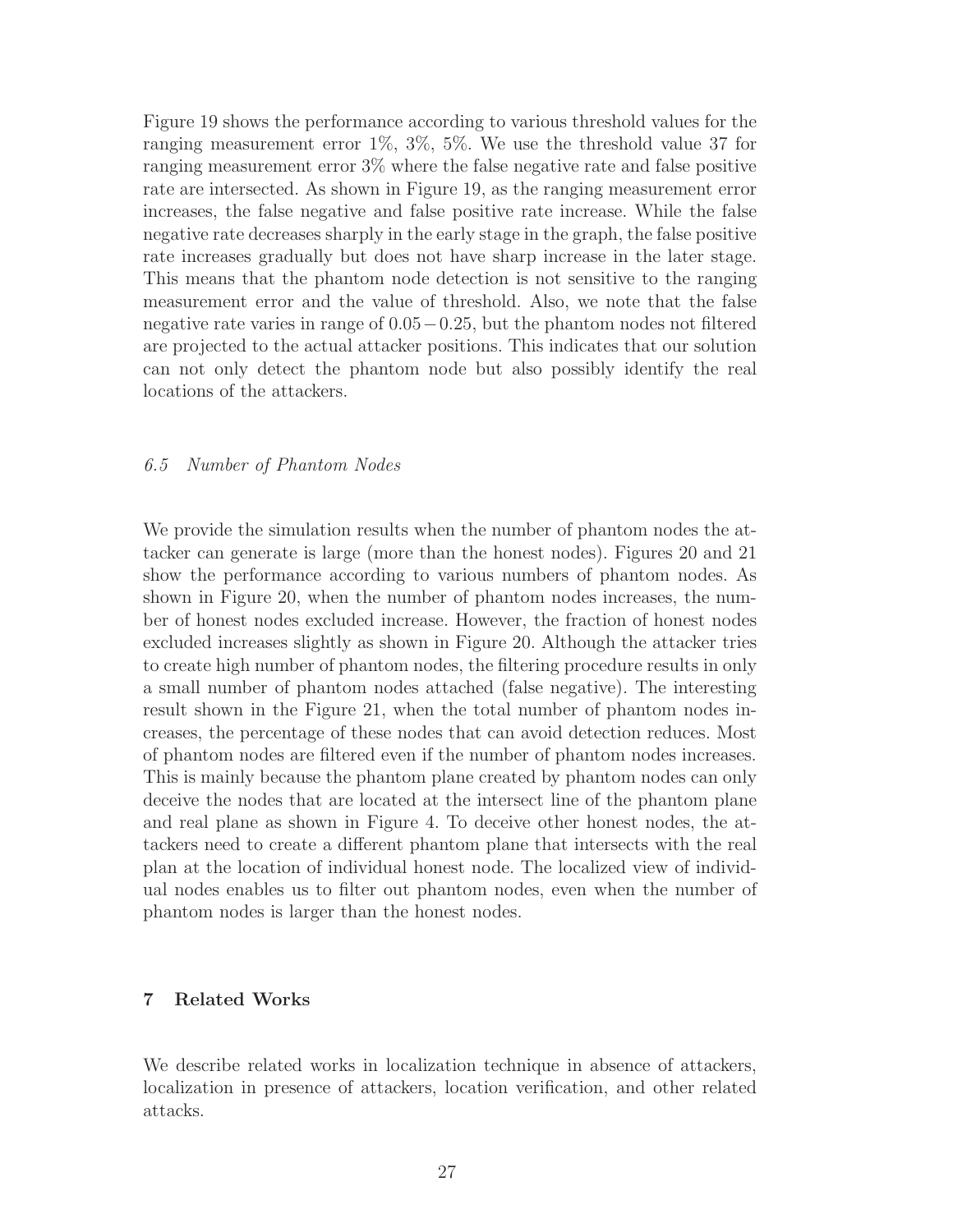#### 7.1 Localization Techniques

In general, localization techniques can be classified largely into range-based and range-free schemes depending on whether they use ranging estimation. Range-based techniques measure physical properties such as distance or angle. Based on this information, it calculates its location. In the range-based approach the physical property is measured by Time of Arrival (ToA) [\(5\)](#page-29-4), Received Signal Strength Indication [\(3;](#page-29-2) [4\)](#page-29-3), Time Difference of Arrival of two different signals (TDoA) [\(32](#page-31-8); [29](#page-31-11)), and Angle of Arrival (AoA) [\(25](#page-30-14)). Such measurement of the distance is called ranging. Range-free techniques do not measure such physical properties. As range-free approach, Bulusu et al. proposed Centroid method [\(6;](#page-29-5) [7](#page-30-15)), where each node estimates its location by calculating the center of the locations of all beacons it hears. Niculescu et al. [\(26](#page-30-16)) proposed to use the minimum hop count and the average hop size to estimate the distance between nodes. The APIT method [\(12\)](#page-30-5) divided the environment into triangular area among beaconing nodes, and used an algorithm to calculate the maximum area, in which a node will be likely to reside. In this work, we assume we can obtain distances among the nodes based on ranging techniques [\(32](#page-31-8)).

# 7.2 Secure Localization and Location Verification

We classify the security issues in localization following taxonomy that we introduced in Section 1.1.

In the first category, CAD, (set of) regular nodes verify the location information of anchors, who know their location. It is equivalent to *secure local*ization, that is, for uncompromised node to determine its location correctly by verifying location information of anchors. The secure localization was discussed in [\(17](#page-30-7)) based on directional antenna. Liu et al. [\(22](#page-30-10)) discussed the beacon compromise. They proposed greedy filtering and filtering by voting. Li et al. [\(20](#page-30-9)) introduced the way to filter beacon inconsistency by employing least median squares estimation. In those schemes, regular nodes filter locally inconsistent location informations, and determine its location based on locally consistent location information. Thus, it is essentially decentralized scheme, but the strength of security is limited to the number of anchors or their beacons in local area. For a given area, if a majority of anchors are compromised all regular nodes in the area will be deceived. In our approach, based on decentralized localization technique without purely depending on anchor node, every node takes a role of both anchor and verifier in its local map. With the proposed approach, it still be able to obtain global position by stitching local maps, or verifying anchor's claim. As both regular node and anchor (if any)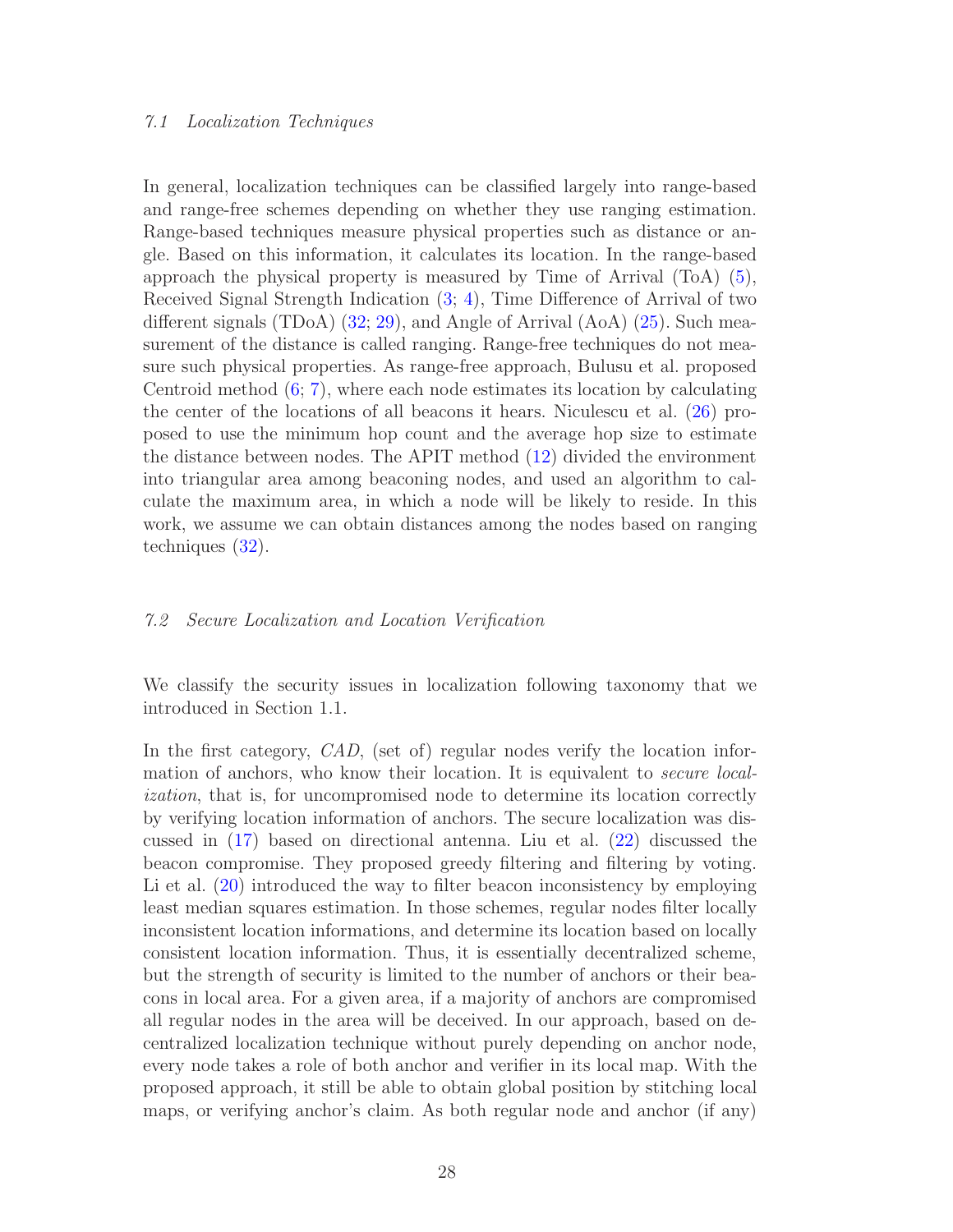involves, the strength of security increases more than when it purely depends on anchors.

In the second category, CPD, few trusted, but centralized nodes validate the position or ranging claims of individual nodes. It is equivalent to location verification, that is, for uncompromised node to verify the neighbor's location. In CPD, a set of verifiers are effective to detect Sybil and Wormhole attacks independent from the number of attackers. Sastry et al. [\(31\)](#page-31-4) dealt with location verification, where the prover is in a certain region, using propagation delay of RF signal and ultrasound. Vora et al. [\(38](#page-31-6)) proposed a location verification system by utilizing a topology of sensor distribution. While those works show the framework for the location verification problem, the secure localization in wireless sensor networks was first introduced in [\(37](#page-31-5)). In [\(37\)](#page-31-5) they proposed to use the distance bounding protocol. For each ranging, surrounding neighbors become verifiers and they do verifiable multilateration to verify the ranging. In [\(8](#page-30-6)), a set of covert base stations is used for secure positioning. In [\(18\)](#page-30-8), they proposed a way to do secure localization and location verification using anchors as verifiers. In most of these works, they assumed a set of verifiers for location verification. However, they did not provide how to protect such verifiers from adversaries. The number of verifiers is normally much less than that of regular nodes. Thus, in practice it is easy to compromise the verifiers, and once the verifiers are compromised it will have significant effects on the disruption of the verification. We overcome this issue by proposing a pure decentralized approach without the requirement of any trusted verifier.

In summary, in CAD the strength of security depends on anchor nodes, and in CPD the strength of security depends on few verifiers. Our approach, DPD removes the trusted centralized entities assumed in both CAD, CPD, and increase the strength of security. Each node plays the role of both verifier and regular node, the role of both anchor and regular node. As DPD does not have trusted verifiers, attackers need to compromise much more nodes to make the attack successful.

# 7.3 Other Existing Attacks

There are several attacks where the attacker does not directly involve in localization process, but the location related information is implicitly distorted. Sybil attack, wormhole attack, and node replication fall into this category. In these kinds of attacks, nodes have a fantasy that they are located differently from the reality. Traditionally, the Sybil Attack can be addressed by the channel bandwidth resource test and the pairwise key pre-distribution scheme proposed [\(24\)](#page-30-17). The wormhole attack can be prevented if the propagation time of a packet is much smaller than necessary to go through the distant path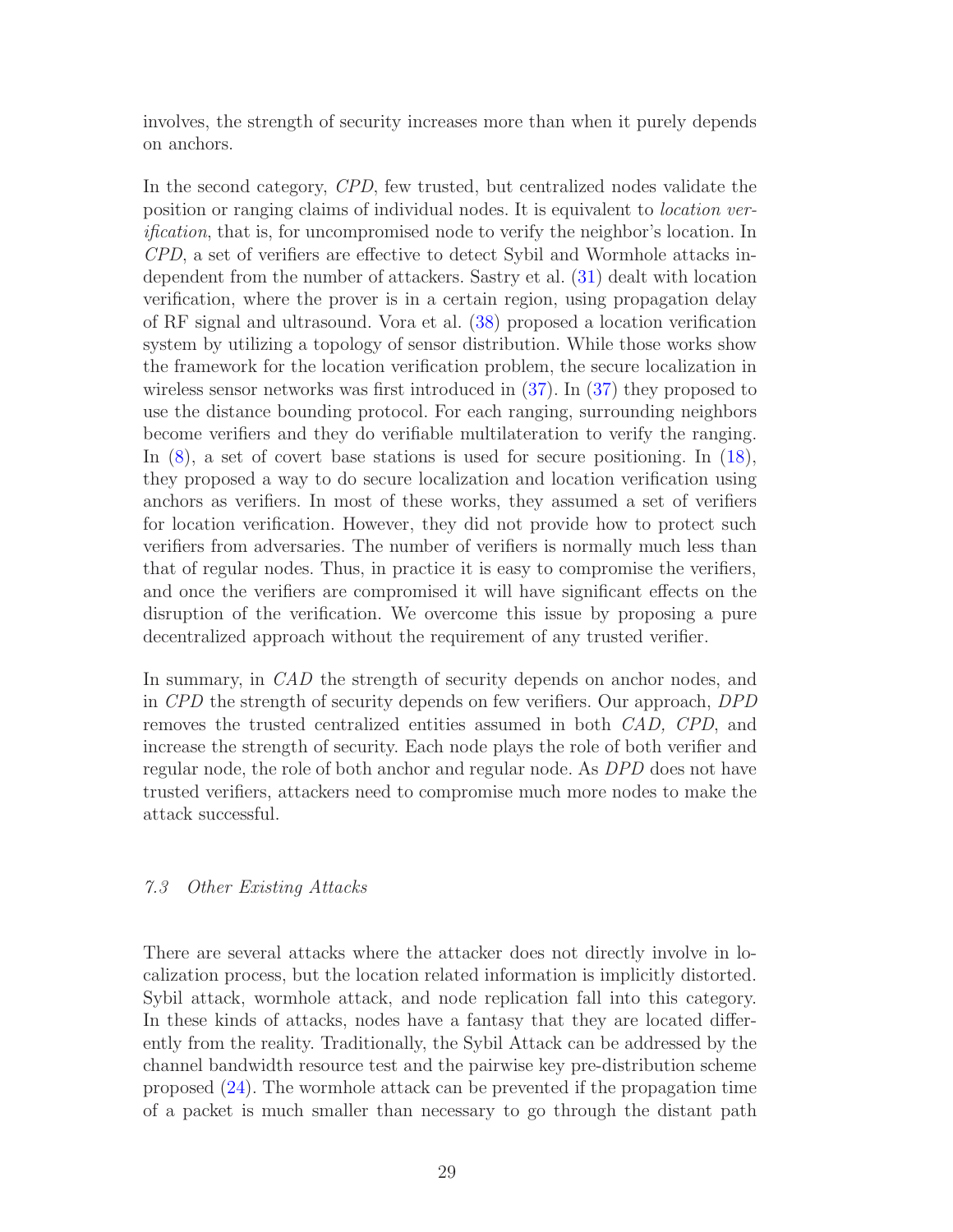of two communicating nodes, by assuming that the location service is provided [\(15](#page-30-18)). In [\(14\)](#page-30-19), the directional antenna is used to detect the inconsistency of the ranging, especially the inconsistency in the direction of the replicated message transmitted through the wormhole. Wang et al. [\(39\)](#page-31-12) showed the centralized method to visualize the wormhole attack by only proximity of neighbors. Other than that, Parno et al. [\(27\)](#page-30-20) proposed a distributed node-replica detection scheme where the attacker capture nodes, replicate them and insert the replicas at some locations. In our work, by obtaining each node's location correctly we can detect these kinds of attack.

## 8 Conclusion

Our secure localization system speculatively projects the neighboring nodes into a local map with the largest consistent subset of ranging claims. This approach authenticates the locations of honest nodes and detects the existence of the phantom nodes without relying on trusted agents. It is devised especially to be efficient when used in distributed way. Our localized construction results in quite strong results: even when the number of phantom nodes is greater than that of honest nodes, we could filter out most of the phantom nodes. In addition, our cost analysis indicates that our solution requires small overhead, and our simulation results confirm that our scheme is effective to identify the source of entities under noisy distance measurements in the presence of a large number of phantom nodes.

## References

- <span id="page-29-1"></span>[1] Z. Abrams, A. Goel, S. Plotkin, Set K-Cover algorithms for energy efficient monitoring in wireless sensor networks, in: IPSN, 2004.
- <span id="page-29-0"></span>[2] K. Amouris, S. Papavassilion, M. Li, A position-based multi-zone routing protocol for wide area mobile ad-hoc networks, in: VTC, 1999.
- <span id="page-29-2"></span>[3] P. Bahl, V. N. Padmanabhan, RADAR: An in-building RF-based user location and tracking system, in: INFOCOM, 2000.
- <span id="page-29-3"></span>[4] P. Bahl, V. N. Padmanabhan, A. Balachandran, Enhancements to the radar user location and tracking system, Tech. rep., Microsoft Research Technical Report: MSR-TR-00-12 (2000).
- <span id="page-29-4"></span>[5] B.H.Wellenhoff, H. Lichtenegger, J. Collins, Global positions system: Theory and practice, Springer Verlag, 1997.
- <span id="page-29-5"></span>[6] N. Bulusu, J. Heidemann, V. Bychkovskiy, D. Estrin, Density-adaptive beacon placement algorithms for localization in ad hoc wireless networks, Tech. rep., Technical report, Computer science department, University of Southern California (2001).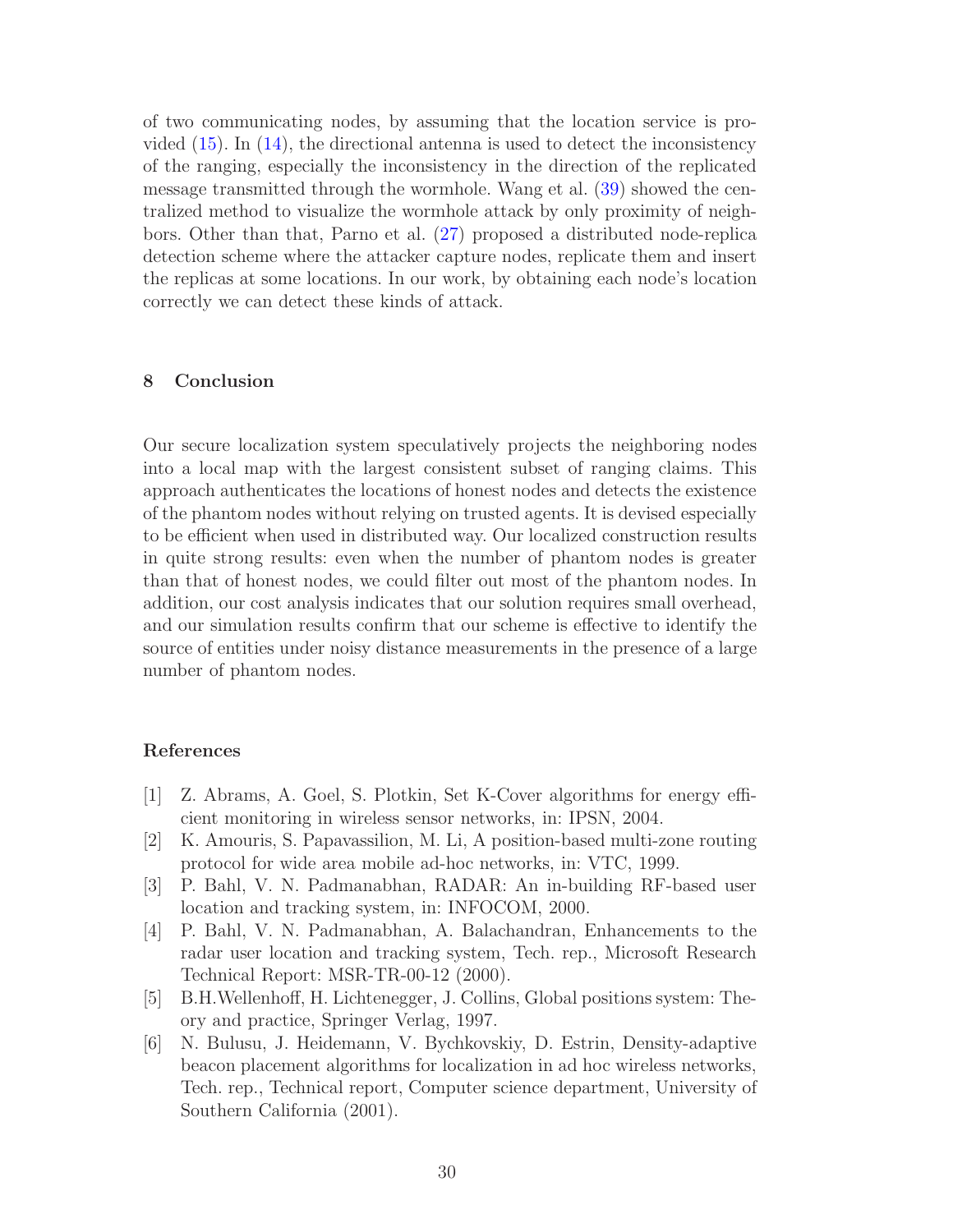- <span id="page-30-15"></span>[7] N. Bulusu, J. Heidemann, D. Estrin, Adaptive beacon placement, in: ICDCS, 2001.
- <span id="page-30-6"></span>[8] S. Capkun, M. Srivastava, M. Cagalj, Securing localization with hidden and mobile base stations, in: INFOCOM, 2006.
- <span id="page-30-2"></span>[9] M. Cardei, M. Thai, W. Wu, Energy-efficient target coverage in wireless sensor networks, in: INFOCOM, 2005.
- <span id="page-30-13"></span>[10] D. Goldenberg, P. Bihler, M. Cao, J. Fang, B. D. O. Anderson, A. S. Morse, Y. R. Yang, Localization in sparse networks using sweeps, in: MOBICOM, 2006.
- <span id="page-30-4"></span>[11] A. Harter, A. Hopper, P. Steggles, A. Ward, P. Webster, The anatomy of a context aware application, in: MOBICOM, 1999.
- <span id="page-30-5"></span>[12] T. He, C. Huang, B. Blum, J. Stankovic, T. Abdelzaher, Range-free localization schemes in large scale sensor networks, in: MOBICOM, 2003.
- <span id="page-30-0"></span>[13] T. He, S. Krishnamurthy, J. Stankovic, T. Abdelzaher, L. Luo, R. Stoleru, T. Yan, L. Gu, J. Hui, B. Krogh, An energy-efficient surveillance system using wireless sensor networks, in: MobiSys, 2004.
- <span id="page-30-19"></span>[14] L. Hu, D. Evans, Using directional antennas to prevent wormhole attacks, in: NDSS, 2004.
- <span id="page-30-18"></span>[15] Y. C. Hu, A. Perrig, D. B. Johnson, Packet leashes: A defense against wormhole attacks in wireless networks, in: INFOCOM, 2003.
- [16] J. Hwang, T. He, Y. Kim, Detecting phantom nodes in wireless sensor networks, in: INFOCOM, 2007.
- <span id="page-30-7"></span>[17] L. Lazos, R. Poovendran, SeRLoc: Secure range-independent localization for wireless sensor networks, in: ACM WiSe, 2004.
- <span id="page-30-8"></span>[18] L. Lazos, R. Poovendran, S. Capkun, ROPE: Robust position estimation in wireless sensor networks, in: IPSN, 2005.
- <span id="page-30-1"></span>[19] J. Li, D. S. J. Decouto, D. R. Karger, R. Morris, A scalable location service for geographic ad-hoc routing, in: MOBICOM, 2000.
- <span id="page-30-9"></span>[20] Z. Li, W. Trappe, Y. Zhang, B. Nath, Robust statistical methods for securing wireless localization in sensor networks, in: IPSN, 2005.
- <span id="page-30-11"></span>[21] D. Liu, P. Ning, Detecting malicious beacon nodes for secure location discovery in wireless sensor networks, in: ICDCS, 2005.
- <span id="page-30-10"></span>[22] D. Liu, P. Ning, W. Du, Attack-resistant location estimation in sensor networks, in: IPSN, 2005.
- <span id="page-30-12"></span>[23] D. Moore, J. Leonard, D. Rus, S. Teller, Robust distributed network localization with noisy range measurements, in: SenSys, 2004.
- <span id="page-30-17"></span>[24] J. Newsome, R. Shi, D. Song, A. Perrig, The sybil attack in sensor networks: Analysis and defenses, in: IPSN, 2004.
- <span id="page-30-14"></span>[25] D. Niculescu, B. Nath, Ad hoc positioning system (APS) using AoA, in: INFOCOM, 2003.
- <span id="page-30-16"></span>[26] D. Niculescu, B. Nath, DV based positioning in ad hoc networks, Telecommunication Systems.
- <span id="page-30-20"></span>[27] B. Parno, A. Perrig, V. Gligor, Distributed detection of node replication attacks in sensor networks, in: Security and Privacy, 2005.
- <span id="page-30-3"></span>[28] N. B. Priyantha, A. Chakraborty, H. Balakrishnan, The cricket location-